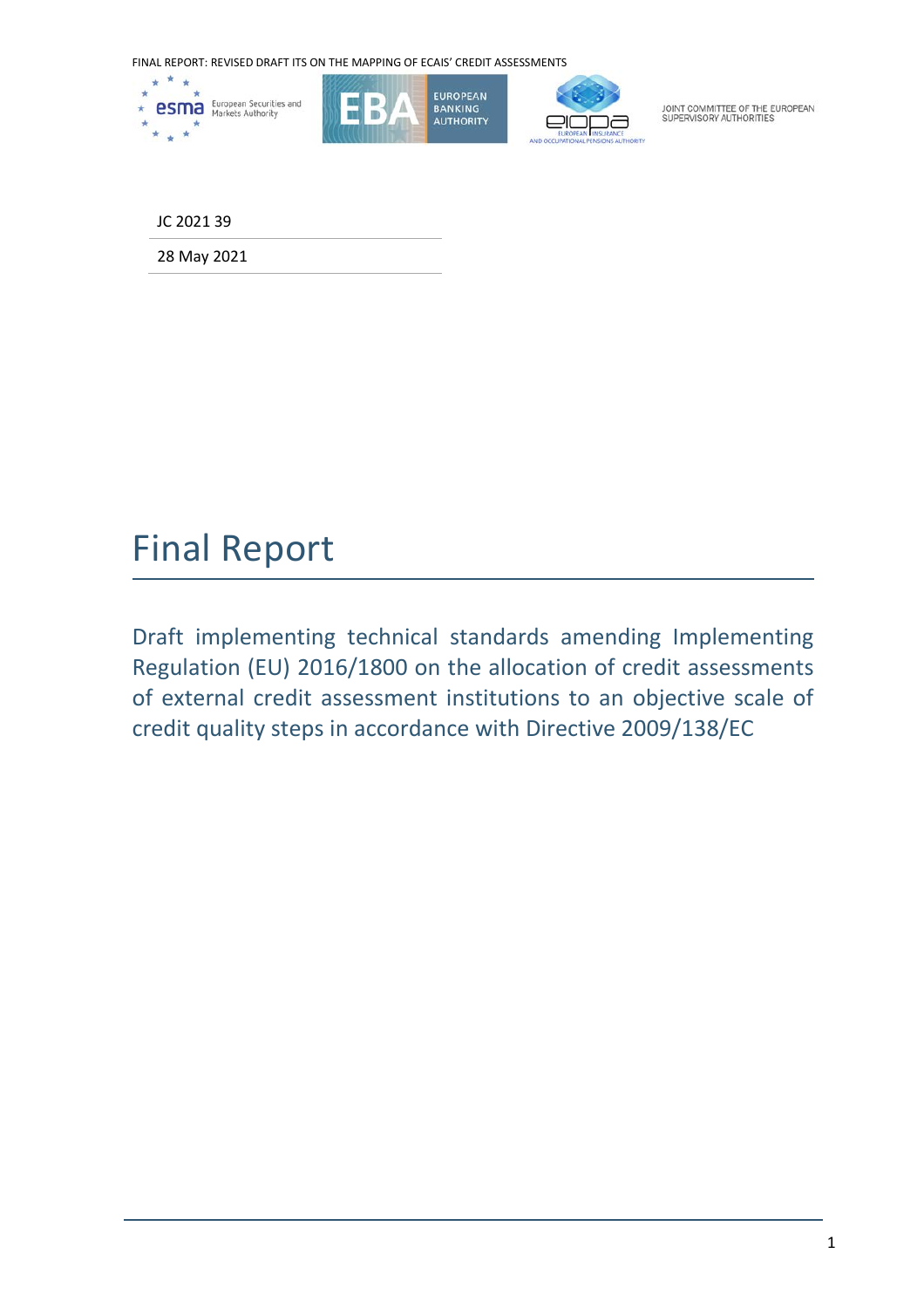





JOINT COMMITTEE OF THE EUROPEAN<br>SUPERVISORY AUTHORITIES

## **Contents**

| 1. Responding to this consultation                                                                                                                                                                                                                                        | 3 |
|---------------------------------------------------------------------------------------------------------------------------------------------------------------------------------------------------------------------------------------------------------------------------|---|
| 2. Executive Summary                                                                                                                                                                                                                                                      | 4 |
| 3. Background and rationale                                                                                                                                                                                                                                               | 6 |
| 4. Draft implementing technical standards amending Implementing Regulation (EU) 2016/1800 on<br>the allocation of credit assessments of external credit assessment institutions to an objective scale<br>of credit quality steps in accordance with Directive 2009/138/EC | 8 |
| 5. Accompanying documents                                                                                                                                                                                                                                                 |   |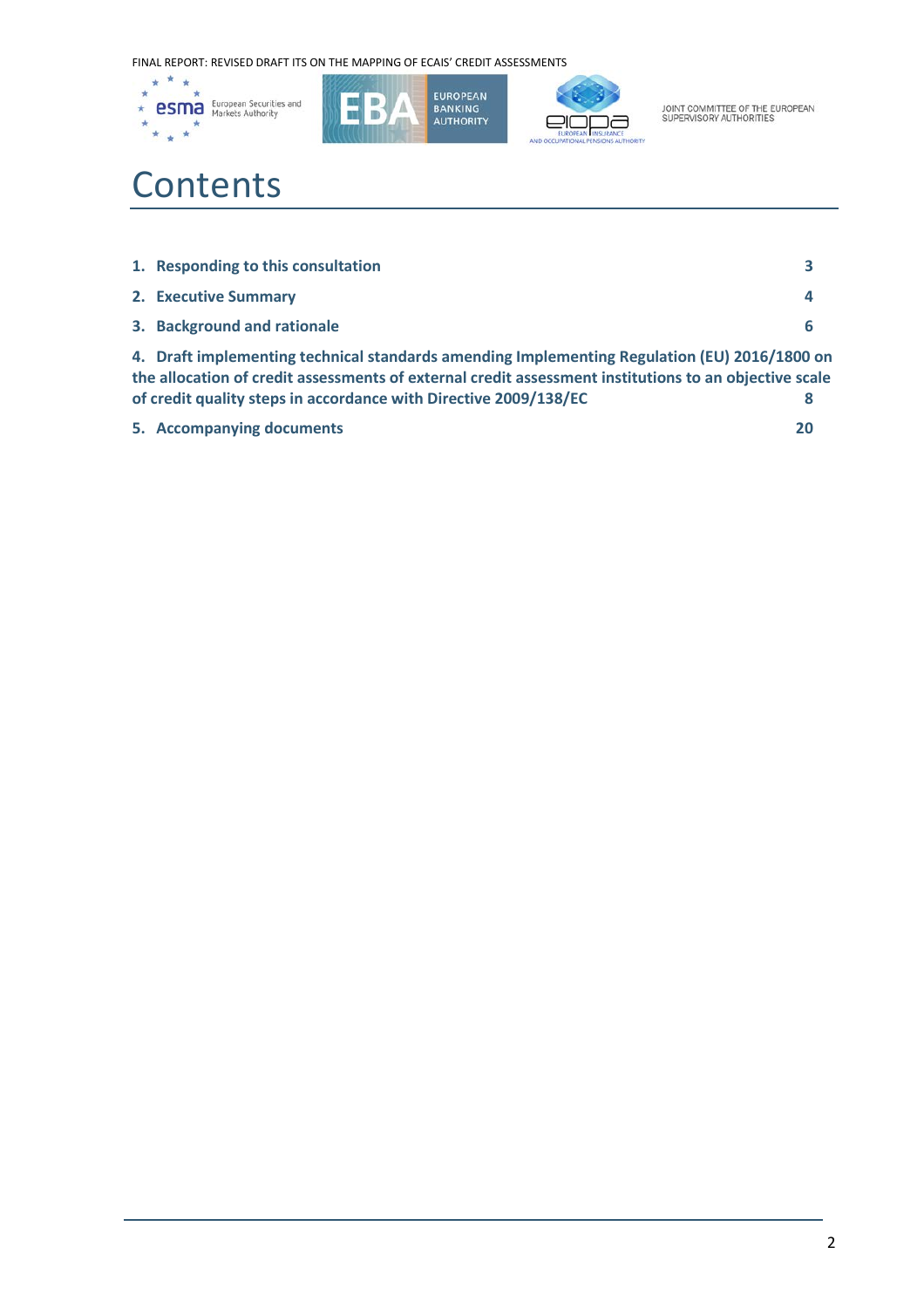



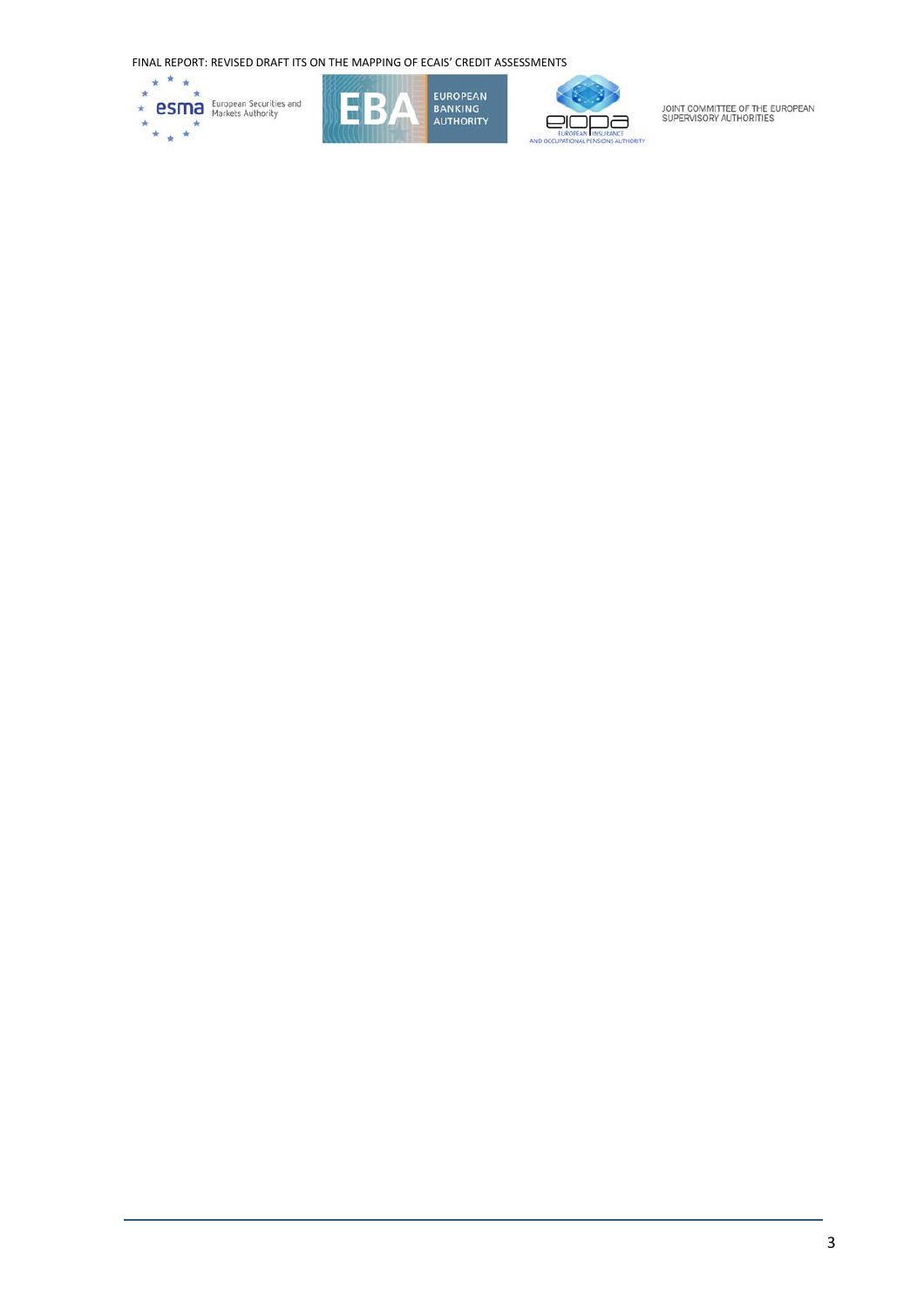





JOINT COMMITTEE OF THE EUROPEAN<br>SUPERVISORY AUTHORITIES

## **Executive Summary**

The Solvency II Delegated Regulation<sup>[1](#page-3-0)</sup> establishes in Article  $4(1)$  that insurance or reinsurance undertakings may use an external credit assessment for the calculation of the Solvency Capital Requirement in accordance with the standard formula only where it has been issued by an External Credit Assessment Institution (ECAI) or endorsed by an ECAI in accordance with the CRA Regulation<sup>[2](#page-3-1)</sup>. According to Article 109a(1) of Solvency II<sup>[3](#page-3-2)</sup>, the Implementing Regulation has to specify the allocation of relevant credit assessments of ECAIs to the credit quality steps set out in Article 3 of the Solvency II Delegated Regulation. The Implementing Regulation is based on the draft implementing technical standards (ITS) submitted by the Joint Committee (JC) of the European Supervisory Authorities (ESAs).

According to Article 136(1) of the Capital Requirements Regulation ('CRR')<sup>[4](#page-3-3)</sup>, 'mappings' should be specified for all ECAIs, which are defined in Article 4(98) of the CRR as Credit Rating Agencies (CRAs) registered or certified in accordance with the CRA Regulation or a central bank issuing credit ratings that are exempt from the application of CRA Regulation. By way of Article  $111(1)(n)$  of Solvency II, which stipulates cross-sectoral consistency with reference to the CRR, the same requirements apply within the scope of Solvency II .

On 11 October 2016 the Commission adopted the Implementing Regulation (EU) 2016/1800 laying down implementing technical standards with regard to the allocation of credit assessments of external credit assessment institutions to an objective scale of credit quality steps in accordance with Directive 2009/138/EC (Solvency II) ('the Implementing Regulation')<sup>[5](#page-3-4)</sup> The Annex of the Implementing Regulation provided mapping tables for 26 ECAIs, which covered one central bank and all the CRAs registered or certified in accordance with the CRA Regulation at the time the ESAs started preparing the draft ITS.

The Implementing Regulation was subsequently amended on 24 April 2018<sup>[6](#page-3-5)</sup>, to incorporate mappings for five new ECAIs, that had been registered or certified after the ESAs submitted the original draft ITS to the Commission, and to remove references to a de-registered ECAI, thereby providing in total mappings for 30 ECAIs. Further, a second amendment was adopted on 4 June 2020<sup>[7](#page-3-6)</sup> to reflect a monitoring exercise on the adequacy of existing mappings, which was based on objective quantitative and qualitative information collected since the original mappings were produced.

<span id="page-3-0"></span> $1$  Commission Delegated Regulation (EU) 2015/35 of 10 October 2014 supplementing Directive 2009/138/EC of the European Parliament and of the Council on the taking-up and pursuit of the business of Insurance and Reinsurance (Solvency II) (OJ L 12, 17.01.2015, p. 1-797).<br><sup>2</sup> Regulation (EC) No 1060/2009 of the European Parliament and of the Council of 16 September 2009 on credit rating

<span id="page-3-1"></span>

<span id="page-3-2"></span>agencies (OJ L 302, 17.11.2009, p. 1-33).<br><sup>3</sup> Directive 2009/138/EC of 25 November 2009 of the European Parliament and of the Council on the taking-up and pursuit of the business of Insurance and Reinsurance (Solvency II) (OJ L 335, 17.12.2009, p. 1–155).<br><sup>4</sup> Regulation (EU) No 575/2013 of the European Parliament and of the Council of 26 June 2013 on prudential requirements

<span id="page-3-3"></span>for credit institutions and investment firms and amending Regulation (EU) No 648/2012 (OJ L 176, 27.6.2013, p. 1–337).  $5$ Commission Implementing Regulation (EU) 2016/1800 of 11 October 2016 (OJ L 275, 12.10.2016, p.19-26

<span id="page-3-5"></span><span id="page-3-4"></span><sup>6</sup> Commission Implementing Regulation (EU) 2018/633 of 24 April 2018 (OJ L 105, 25.4.2018, p. 14–20).

<span id="page-3-6"></span><sup>7</sup> Commission Implementing Regulation (EU) 2020/744 of 4 June 2020 (OJ L 176, 5.06.2020, p. 4–10).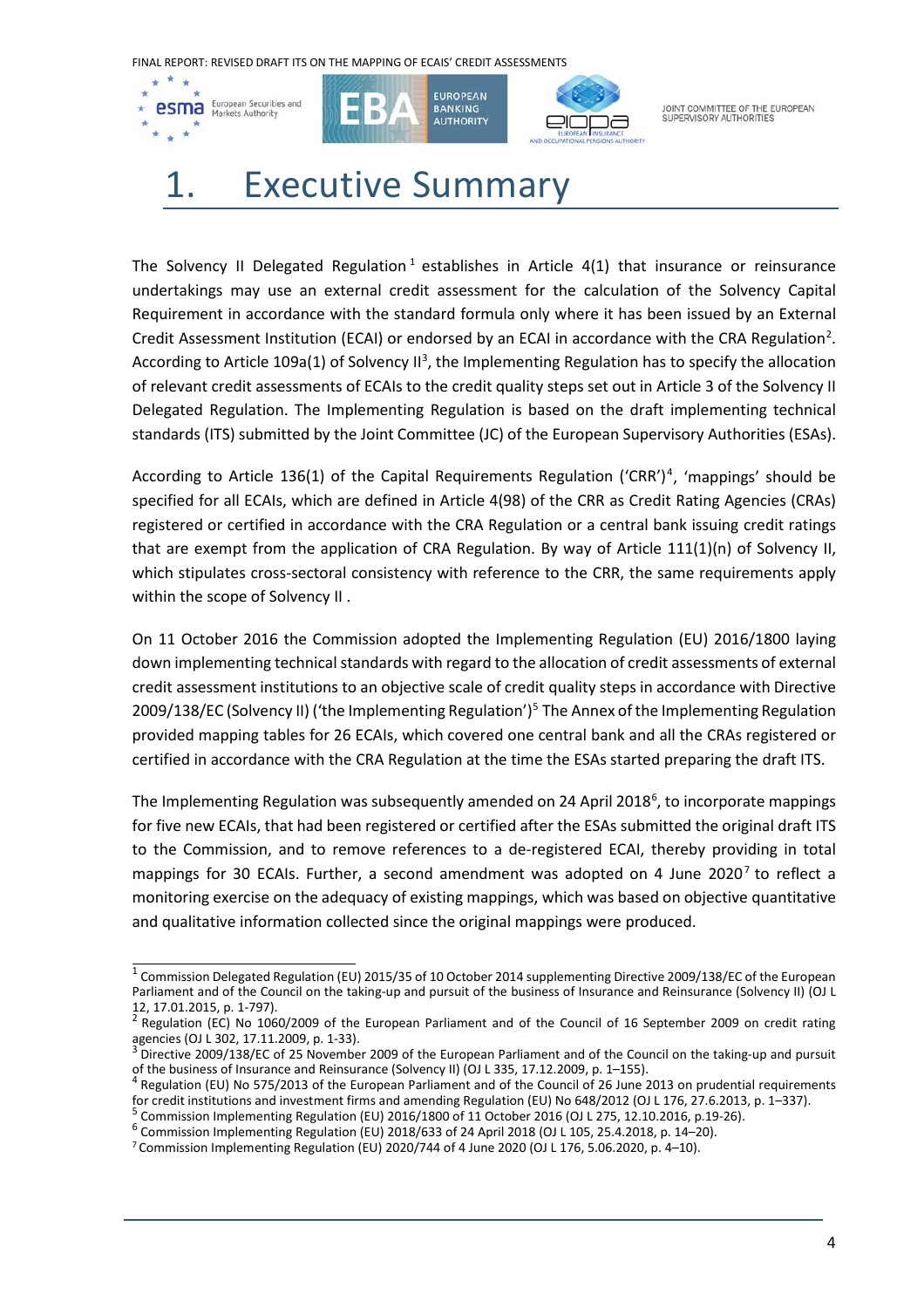

JOINT COMMITTEE OF THE EUROPEAN<br>SUPERVISORY AUTHORITIES

Since the second amendment to the draft ITS on Mapping was developed, two additional CRAs have been registered in the EU<sup>[8](#page-4-0)</sup> and ESMA has withdrawn the registration of a number of CRAs<sup>[9](#page-4-1)</sup>. Further, the JC of the ESAs is required to monitor the existing mappings and has therefore analysed whether the mapping of existing ECAIs remains appropriate. The review has identified that the Implementing Regulation must be updated for 10 ECAIs, either as a result of i) changes in the allocation of Credit Quality Steps due to an updated assessment of risk in line with the EBA methodology, based on additional information collected since the mapping was produced, or ii) the need to introduce mappings for new credit rating types subsequently introduced by existing ECAIs.

The Implementing Regulation will therefore need to be amended accordingly. The draft ITS will propose amendments to the Mapping tables specified in the Annex of the Implementing Regulation . The following changes will be made:

- Introduction of mappings for the two newly established ECAIs (Nordic Credit Rating A.S. and Inbonis S.A.),removal from the mapping tables of credit rating agencies that have lost ECAI status following their de-registration as a Credit Rating Agency under the CRA Regulation<sup>10</sup>, and reflection of name change of a registered entity $^{11}$  $^{11}$  $^{11}$ .
- Amendments due to the re-allocation of CQS (Creditreform Rating AG and GBB-Rating Gesellschaft für Bonitätsbeurteilung GmbH) and amendments due to new credit rating scales (ARC Ratings S.A., Axesor Risk Management SL, Banque de France, Cerved Rating Agency S.p.A., CRIF Ratings S.r.l., DBRS Ratings GmbH, ICAP S.A., Rating-Agentur Expert RA GmbH and S&P Global Ratings Europe Limited).

Additionally, an ECAI that was already captured by the monitoring exercise through the introduction of a new rating scale, ICAP S.A., implemented changes in its rating scales following the closure of the Consultation Period. The changes relate to the denomination of the rating categories (i.e. symbols) in order to align with international practice. The number of rating categories, their definition, underlying risk profile and related methodology remain unchanged. The ESAs agreed to address the mapping for proportionality reasons, considering this relates strictly to a change in the symbols used to denote the mapped rating categories.

<span id="page-4-0"></span> $\overline{a}$ 8Nordic Credit Rating AS and Inbonis SA.

<span id="page-4-1"></span><sup>9</sup> DG International Ratings SRL and INC Rating SP Zo.o.. Please se[e https://www.esma.europa.eu/press-news/esma-news/dg](https://www.esma.europa.eu/press-news/esma-news/dg-international-ratings-srls-cra-registration-withdrawn)[international-ratings-srls-cra-registration-withdrawn](https://www.esma.europa.eu/press-news/esma-news/dg-international-ratings-srls-cra-registration-withdrawn) an[d https://www.esma.europa.eu/press-news/esma-news/inc-ratings](https://www.esma.europa.eu/press-news/esma-news/inc-rating%E2%80%99s-cra-registration-withdrawn)[cra-registration-withdrawn](https://www.esma.europa.eu/press-news/esma-news/inc-rating%E2%80%99s-cra-registration-withdrawn)<br><sup>10</sup> As per CRR Article 4(1) subparagraph 98, 'external credit assessment institution' or 'ECAI' means a credit rating agency that

<span id="page-4-2"></span>is registered or certified in accordance with Regulation (EC) No 1060/2009 of the European Parliament and of the Council of 16 September 2009 on credit rating agencies or a central bank issuing credit ratings which are exempt from the application of Regulation (EC) No 1060/2009.<br><sup>11</sup> "Euler Hermes Rating GmbH" has been renamed to "Scope Hamburg GmbH (previously Euler Hermes Rating GmbH)".

<span id="page-4-3"></span>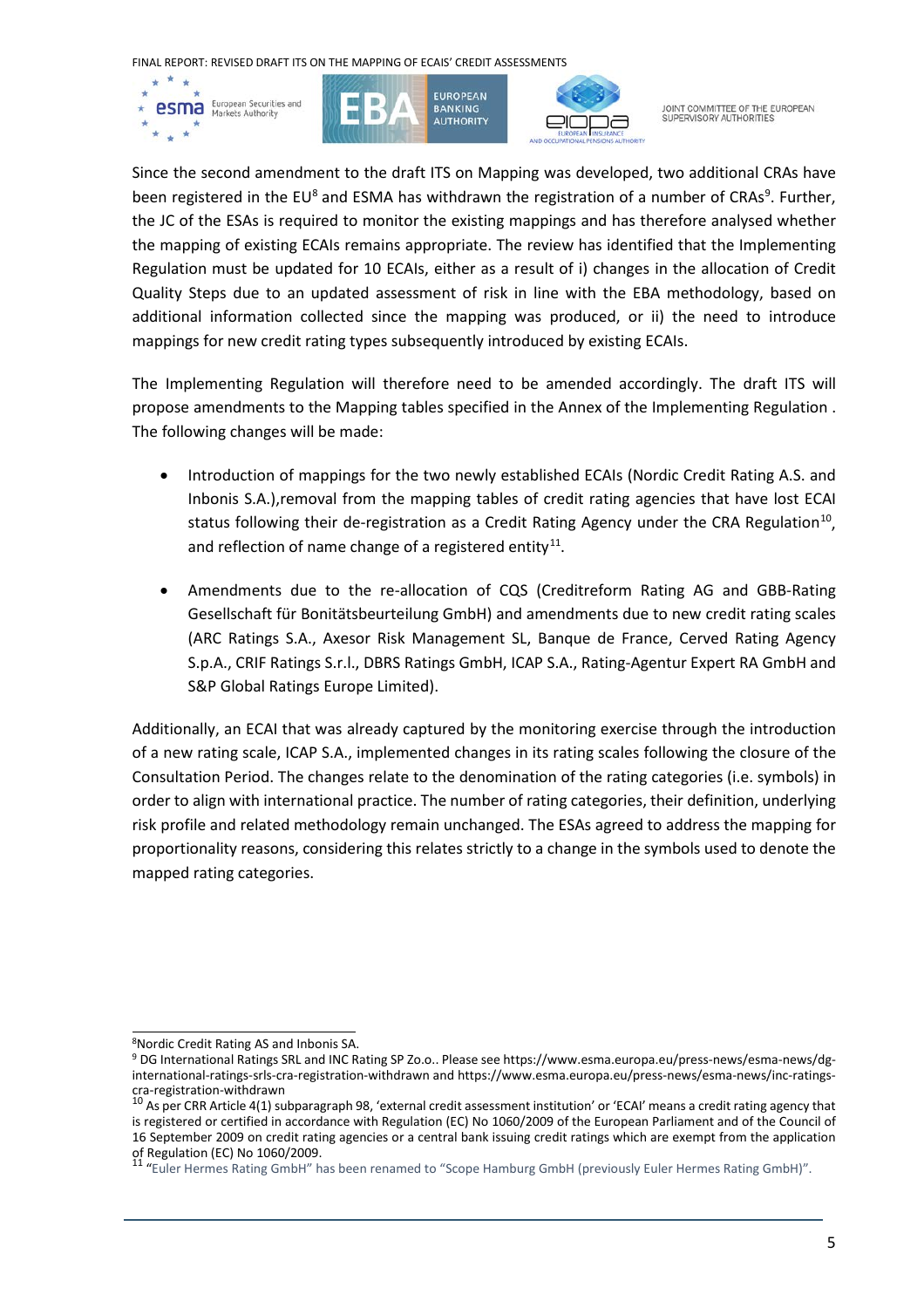

JOINT COMMITTEE OF THE EUROPEAN<br>SUPERVISORY AUTHORITIES

# **Background and rationale**

## The nature of ITS under EU law

These draft ITS are produced in accordance with Article 15 of Regulation (EU) No 1093/2010 (EBA regulation)<sup>[12](#page-5-0)</sup>, Article 15 of Regulation (EU) No 1094/2010 (EIOPA Regulation)<sup>[13](#page-5-1)</sup> and Article 15 of Regulation (EU) No 1095/2010 (ESMA Regulation) [14.](#page-5-2)

## **Background**

## **Use of external credit assessments in Solvency II**

Solvency II allows the use of external credit assessments of ECAIs for purpose of calculating technical provisions and the Solvency Capital Requirement (Article 44(4a)). This provision represents an element of risk-sensitivity and prudential soundness of the credit risk rules.

In line with the G-20 conclusions and the Financial Stability Board (FSB) principles for reducing reliance on external credit ratings the analysis behind the allocation of each ECAI and its regular monitoring over time should alleviate any mechanistic overreliance of the credit risk rules on external assessment, insurance and reinsurance undertakings are required to assess the appropriateness of external credit assessments as part of their risk management by using additional assessments wherever practicably possible in order to avoid any automatic dependence on external assessments (Article 44(4a) of Solvency II).

## **ECAIs and relevant external credit assessments**

As stated in Article 4(1) of the Solvency II Delegated Regulation, external credit assessments can only be used by insurance and reinsurance undertakings if they have been issued or endorsed by an ECAI in accordance with the CRA Regulation. These draft ITS specify the allocations that should be used for determining the credit risk for the purpose of calculating the Solvency Capital Requirement with the standard formula.

<span id="page-5-0"></span><sup>&</sup>lt;sup>12</sup> Regulation (EU) No 1093/2010 of the European Parliament and of the Council of 24 November 2010 establishing a European Supervisory Authority (European Banking Authority), amending Decision No 716/2009/EC and repealing Commission Decision 2009/78/EC (OJ L 331, 15.12.2010, p.12).<br><sup>13</sup> Regulation (EU) No 1094/2010 of the European Parliament and of the Council of 24 November 2010 establishing a

<span id="page-5-1"></span>European Supervisory Authority (European Insurance and Occupational Pensions Authority), amending Decision

<span id="page-5-2"></span>No 716/2009/EC and repealing Commission Decision 2009/79/EC (OJ L 331, 15.12.2010, p. 48).<br><sup>14</sup> Regulation (EU) No 1095/2010 of the European Parliament and of the Council of 24 November 2010 establishing a European Supervisory Authority European Securities and Markets Authority), amending Decision No 716/2009/EC and repealing Commission Decision 2009/77/EC (OJ L 331, 15.12.2010, p. 84).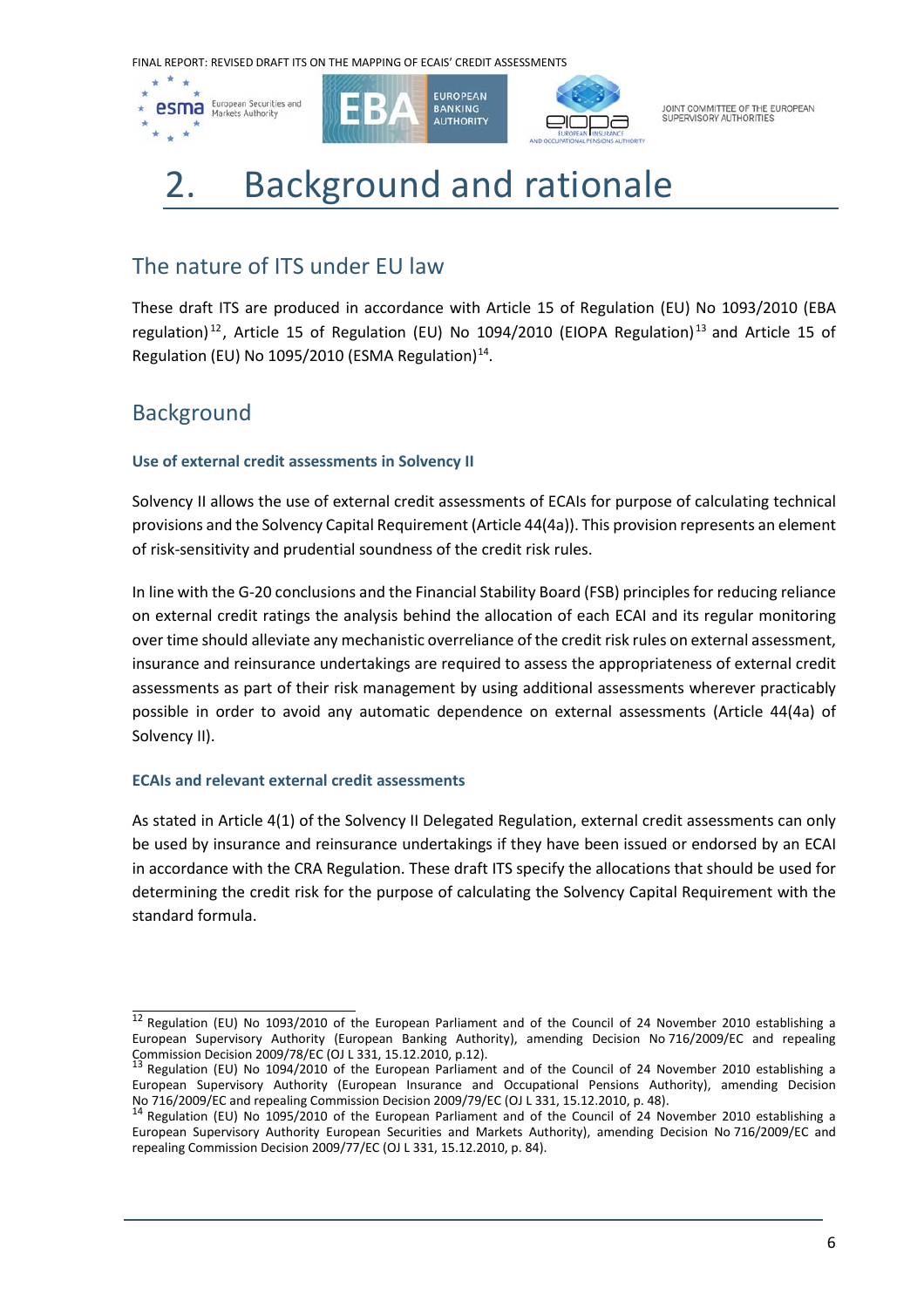

JOINT COMMITTEE OF THE EUROPEAN<br>SUPERVISORY AUTHORITIES

ECAIs are defined as credit rating agencies registered or certified in accordance with the CRA Regulation or any central bank issuing credit ratings that are exempt from the application of CRA Regulation.

With regard to these draft ITS, the following developments have been considered:

- Two additional CRAs have been registered in the EU: Nordic Credit Rating AS and Inbonis SA.
- A number of credit rating agencies have lost ECAI status following their de-registration as a Credit Rating Agency under the CRA Regulation<sup>[15](#page-6-0)</sup>, and a registered entity has been renamed<sup>16</sup>..

Pursuant to second subparagraph of Article 136(1) of the CRR, the adequacy of the mapping should be reviewed where necessary. The performance of the mappings has been monitored based on the additional quantitative information collected after the Implementing Regulation entered into force and on the qualitative developments registered by the ECAIs. As a result of this monitoring exercise, the Implementing Regulation needs to be amended to reflect developments on credit rating scales and the allocation of credit rating types for those ECAIs that have experienced changes in the quantitative or qualitative factors of their credit assessments.

- Amendments due to re-allocation of credit quality steps: Creditreform Rating AG and GBB-Rating Gesellschaft für Bonitätsbeurteilung GmbH
- Amendments due to changes in credit rating scales: ARC Ratings S.A., Axesor Risk Management SL, Banque de France, Cerved Rating Agency S.p.A., CRIF Ratings S.r.l., DBRS Ratings GmbH, ICAP S.A., Rating-Agentur Expert RA GmbH and S&P Global Ratings Europe Limited.

## **Structure of the ITS**

These draft ITS amend the Annex of the Implementing Regulation to take into account the performance of the mappings and their adequacy. This is in line with the second subparagraph of Article 136(1) of the CRR, which states that revised draft implementing technical standards shall be submitted where necessary. The requirement of Article 111(1)(n) of Solvency II obliges the external credit assessment used by insurance and reinsurance undertakings for the Solvency Capital Requirement (SCR) calculation to be consistent with the aforementioned CRR provision.

<https://www.esma.europa.eu/supervision/credit-rating-agencies/risk>

<span id="page-6-0"></span> $\overline{a}$ <sup>15</sup> Please refer to the ESMA website for a list of de-registered or de-certified CRAs:

<span id="page-6-1"></span><sup>&</sup>lt;sup>.6</sup> "Euler Hermes Rating GmbH" has been renamed to "Scope Hamburg GmbH (previously Euler Hermes Rating GmbH)".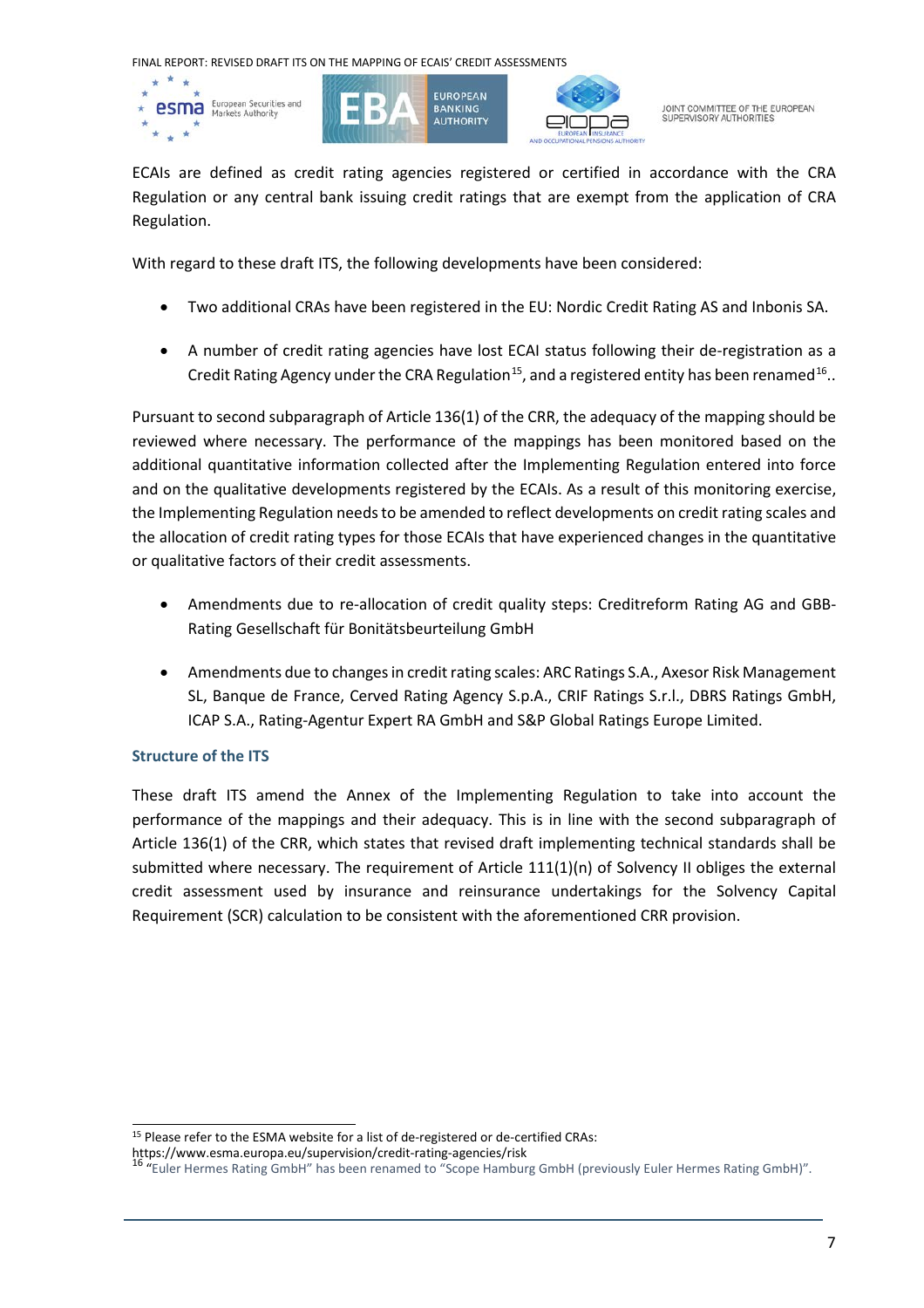

3. Draft implementing technical standards amending Implementing Regulation (EU) 2016/1800 on the allocation of credit assessments of external credit assessment institutions to an objective scale of credit quality steps in accordance with Directive 2009/138/EC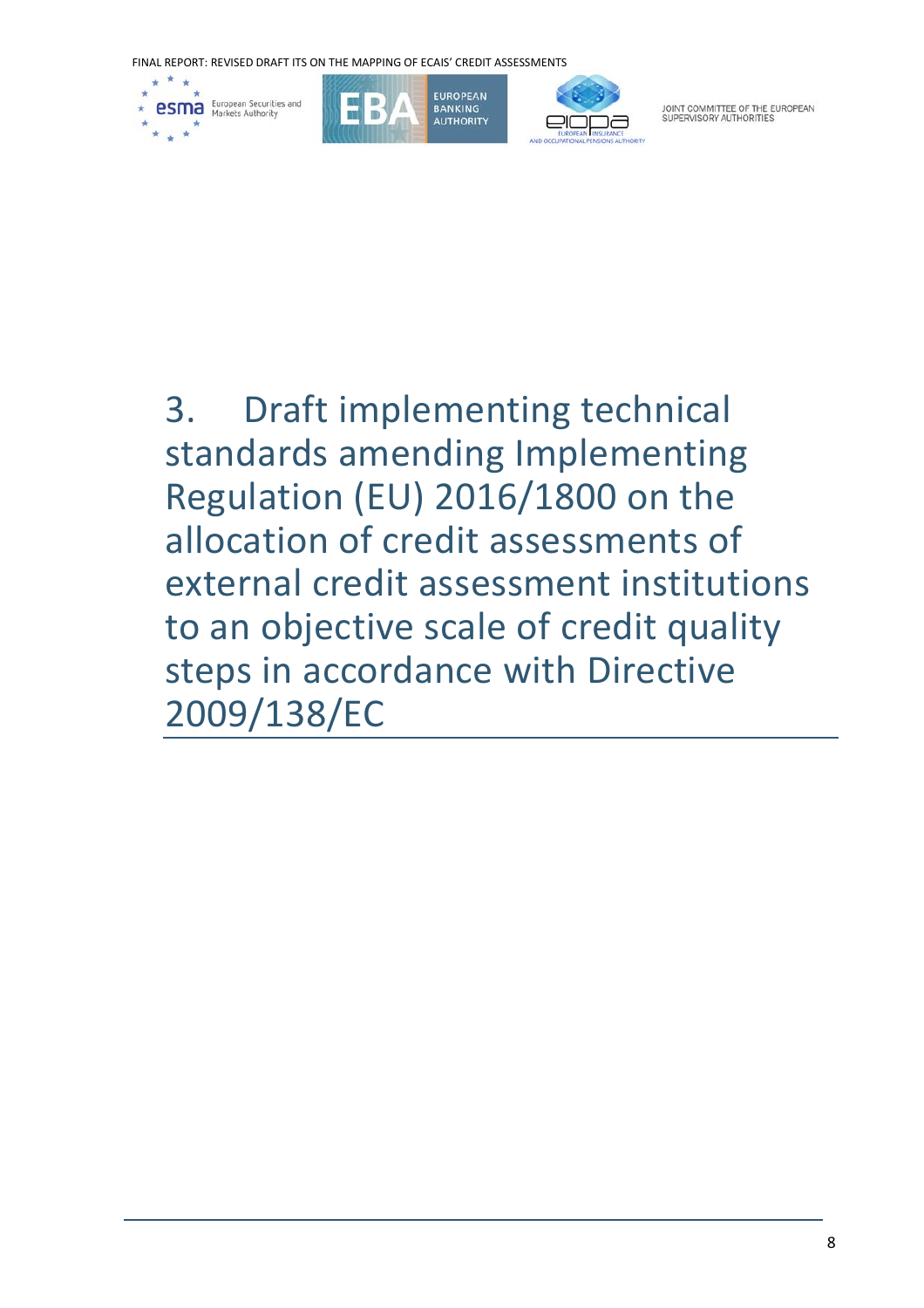

## **COMMISSION IMPLEMENTING REGULATION (EU) No …/...**

## **of XXX**

## **amending Implementing Regulation (EU) 2016/1800 laying down implementing technical standards with regard to the allocation of credit assessments of external credit assessment institutions to an objective scale of credit quality steps in accordance with Directive 2009/138/EC of the European Parliament and of the Council**

THE EUROPEAN COMMISSION,

Having regard to the Treaty on the Functioning of the European Union,

Having regard to Directive 2009/138/EC of 25 November 2009 of the European Parliament and of the Council on the taking-up and pursuit of the business of Insurance and Reinsurance (Solvency II)<sup>[17](#page-8-0)</sup>, and in particular the third subparagraph of Article 109a(1), thereof,

Whereas:

- (1) Commission Implementing Regulation (EU) 2016/1800[18](#page-8-1) specifies, among others, in its Annex, the correspondence of the relevant credit assessments issued by an external credit assessment institution ('ECAI') to the credit quality steps set out in Section 2 of Chapter I of Title I of Commission Delegated Regulation (EU) 2015/3[19](#page-8-2) ('External credit assessments').
- (2) Following the latest amendments, by Commission Implementing Regulation (EU)  $2020/744^{20}$  $2020/744^{20}$ , to the Annex to Implementing Regulation (EU) 2016/1800 the quantitative and qualitative factors underpinning the credit assessments of some mappings have changed. In addition, some external credit assessment institutions (ECAIs) have extended their credit assessments to new market segments, resulting in new rating scales and new credit rating types. It is therefore necessary to update the mappings of the ECAIs concerned.
- (3) After the adoption of Implementing Regulation (EU) 2020/744, two credit rating agencies have been registered in accordance with Regulation (EU) No 1060/2009 of the European Parliament and of the Council<sup>[21](#page-8-4)</sup>, while ECAIs for which Commission

<span id="page-8-0"></span> <sup>17</sup>OJ L 335, 17.12.2009, p. 1.

<span id="page-8-1"></span><sup>18</sup> Commission Implementing Regulation (EU) 2016/1800 of 11 October 2016 laying down implementing technical standards with regard to the allocation of credit assessments of external credit assessment institutions to an objective scale of credit quality steps in accordance with Directive 2009/138/EC of the European Parliament and of the Council (OJ L 275, 12.10.2016,

<span id="page-8-2"></span>p. 19).<br><sup>19</sup> Commission Delegated Regulation (EU) 2015/35 of 10 October 2014 supplementing Directive 2009/138/EC of the European Parliament and of the Council on the taking-up and pursuit of the business of Insurance and Reinsurance (Solvency II) (OJ L 12, 17.1.2015, p. 1).<br><sup>20</sup> Commission Implementing Regulation (EU) 2020/744 of 4 June 2020 amending Implementing Regulation (EU) 2016/1800

<span id="page-8-3"></span>laying down implementing technical standards with regard to the allocation of credit assessments of external credit assessment institutions to an objective scale of credit quality steps in accordance with Directive 2009/138/EC of the European Parliament and of the Council (OJ L 176, 5.6.2020, p. 4).<br><sup>21</sup> Regulation (EC) No 1060/2009 of the European Parliament and of the Council of 16 September 2009 on credit rating

<span id="page-8-4"></span>agencies (OJ L 302, 17.11.2009, p. 1).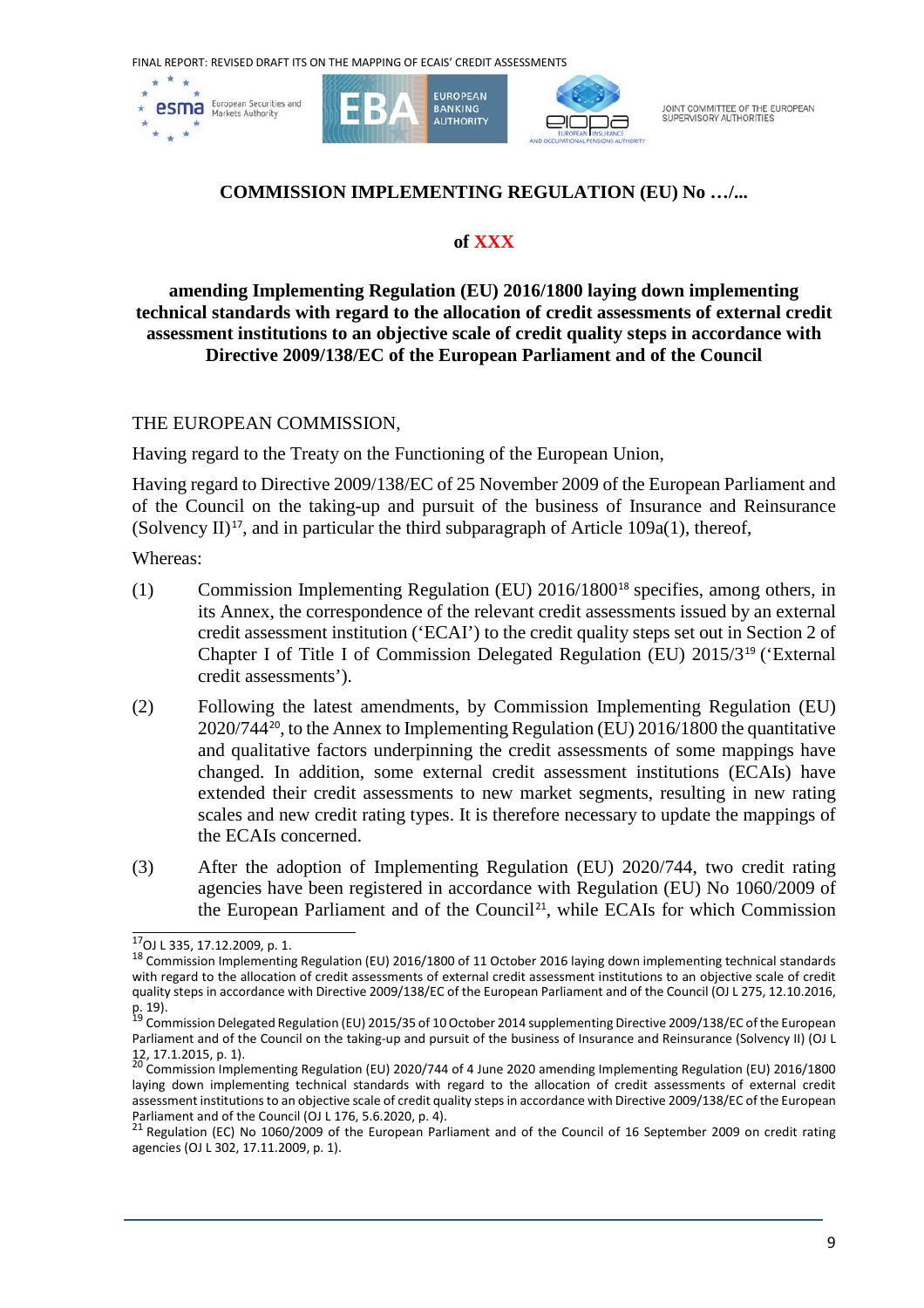

Implementing Regulation (EU) 2016/1799<sup>[22](#page-9-0)</sup> provided a mapping have been deregistered. It is therefore necessary to provide a mapping for the newly registered ECAIs and to remove the mapping for the deregistered ECAIs.

- (4) In addition, an ECAI registered in accordance with Regulation (EU) No 1060/2009, and for which a mapping was provided in Commission Implementing Regulation (EU) 2016/1800, has amended the symbols used to denote the rating categories of its rating scales. It is therefore necessary to amend the mapping to reflect the current symbols used by that ECAI while the definitions, underlying risk profiles and related methodology remain unchanged.
- (5) This Regulation is based on the draft implementing technical standards submitted by the European Banking Authority (the EBA), the European Securities and Markets Authority (ESMA) and the European Insurance and Occupational Pensions Authority (EIOPA) jointly (the European Supervisory Authorities) to the Commission.
- (6) The European Supervisory Authorities have conducted open public consultations on the draft implementing technical standards on which this Regulation is based, analysed the potential related costs and benefits and requested the advice of the Banking Stakeholder Group established in accordance with Article 37 of Regulation (EU) No 1093/2010 of the European Parliament and of the Council[23](#page-9-1); the opinion of the Securities and Markets Stakeholder Group established in accordance with Article 37 of Regulation (EU) No 1095/2010 of the European Parliament and of the Council[24](#page-9-2); and the opinion of the Insurance and Reinsurance Stakeholder Group established in accordance with Article 37 of Regulation (EU) No 1094/2010 of the European Parliament and of the Council[25](#page-9-3).
- (7) Implementing Regulation (EU) 2016/1800 should therefore be amended accordingly,

## HAS ADOPTED THIS REGULATION:

## *Article 1 Amendment to Implementing Regulation (EU) 2016/1800*

The Annex to Implementing Regulation (EU) No 2016/1800 is replaced by the text in the Annex to this Regulation.

<span id="page-9-0"></span><sup>&</sup>lt;sup>22</sup> Commission Implementing Regulation (EU) 2016/1799 of 7 October 2016 laying down implementing technical standards with regard to the mapping of credit assessments of external credit assessment institutions for credit risk in accordance with Articles 136(1) and 136(3) of Regulation (EU) No 575/2013 of the European Parliament and of the Council (OJ L 275,

<span id="page-9-1"></span><sup>12.10.2016,</sup> p. 3).<br><sup>23</sup> Regulation (EU) No 1093/2010 of the European Parliament and of the Council of 24 November 2010 establishing a European Supervisory Authority (European Banking Authority), amending Decision No 716/2009/EC and repealing Commission Decision 2009/78/EC(OJ L 331, 15.12.2010, p.12). <sup>24</sup> Regulation (EU) No 1095/2010 of the European Parliament and of the Council of 24 November 2010 establishing a

<span id="page-9-2"></span>European Supervisory Authority European Securities and Markets Authority), amending Decision No 716/2009/EC and repealing Commission Decision 2009/77/EC (OJ L 331, 15.12.2010, p. 84).<br><sup>25</sup> Regulation (EU) No 1094/2010 of the European Parliament and of the Council of 24 November 2010 establishing a

<span id="page-9-3"></span>European Supervisory Authority (European Insurance and Occupational Pensions Authority), amending Decision No 716/2009/EC and repealing Commission Decision 2009/79/EC (OJ L 331, 15.12.2010, p. 48).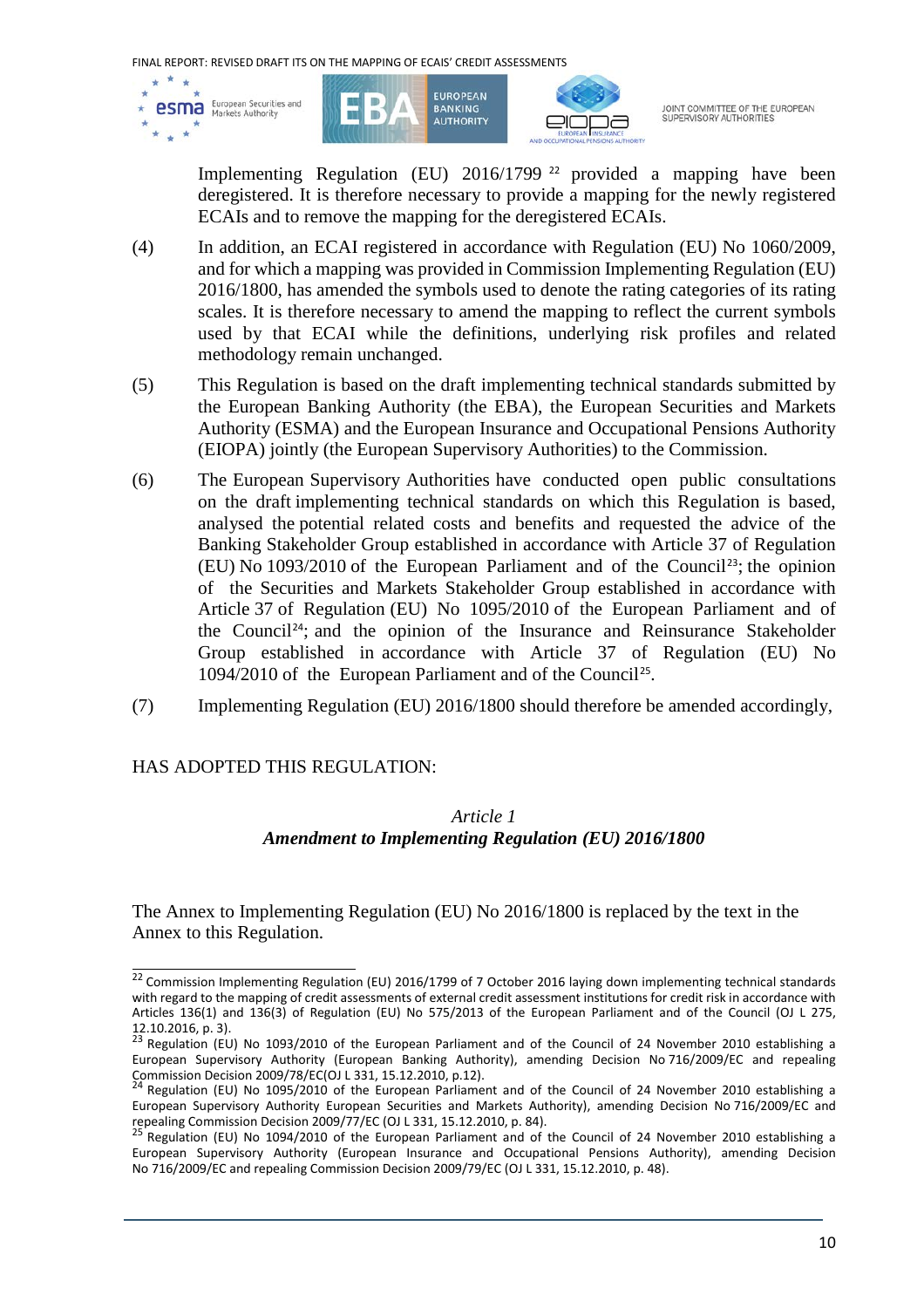

## *Article 2 Entry into force*

This Regulation shall enter into force on the twentieth day following that of its publication in the *Official Journal of the European Union*.

This Regulation shall be binding in its entirety and directly applicable in all Member States.

Done at Brussels,

*For the Commission The President*

*Ursula von der Leyen*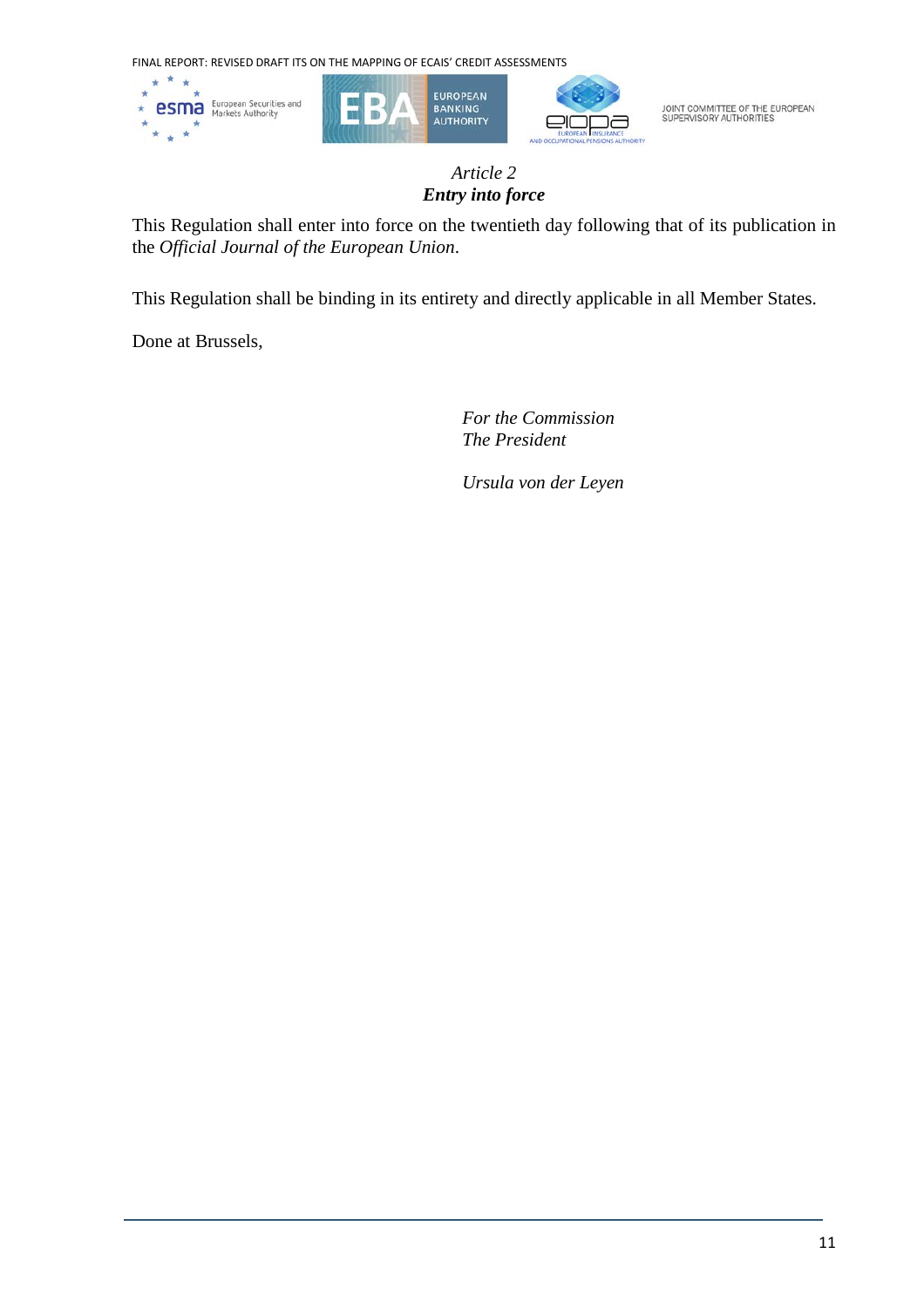



FINAL REPORT: REVISED DRAFT ITS ON THE MAPPING OF ECAIS' CREDIT ASSESSMENTS

## **ANNEX**

Allocation of credit assessments of external credit assessment institutions to an objective scale of credit quality steps

| Credit quality step                       | $\pmb{0}$  | $\mathbf{1}$ | $\boldsymbol{2}$  | $\mathbf{3}$         | $\overline{\mathbf{4}}$ | 5                  | 6                                     |
|-------------------------------------------|------------|--------------|-------------------|----------------------|-------------------------|--------------------|---------------------------------------|
| A.M. Best (EU) Rating Services B.V.       |            |              |                   |                      |                         |                    |                                       |
| Long-term issuer credit ratings scale     | aaa        | aa, aa-      | $a+$ , $a$ , $a-$ | bbb+, bbb, bbb-      | bb+, bb, bb-            | $b+, b, b-$        | ccc+, ccc, ccc-,<br>cc, c, d, e, f, s |
| Long-term issue ratings scale             | aaa        | aa, aa-      | $a+$ , $a$ , $a-$ | bbb+, bbb, bbb-      | $bb+, bb, bb$           | $b+, b, b-$        | ccc+, ccc, ccc-,<br>cc, c, d, s       |
| Financial strength ratings scale          |            | $A++, A+$    | A, A-             | $B_{++}$ , $B_{+}$   | $B, B-$                 | $C_{++}$ , $C_{+}$ | $C, C-, D, E, F, S$                   |
| Short-term issuer ratings scale           |            | $AMB-1+$     | $AMB-1-$          | $AMB-2$ ,<br>$AMB-3$ | AMB- 4, d, e, f, s      |                    |                                       |
| Short-term issue ratings scale            |            | $AMB-1+$     | $AMB-1-$          | AMB-2,<br>$AMB-3$    | AMB-4, d, s             |                    |                                       |
| ARC Ratings S.A.                          |            |              |                   |                      |                         |                    |                                       |
| Medium and long-term issuers rating scale | <b>AAA</b> | AA           | $\mathbf{A}$      | <b>BBB</b>           | $_{\rm BB}$             | $\, {\bf B}$       | CCC, CC, C, D                         |
| Medium and long-term issues rating scale  | <b>AAA</b> | ${\bf AA}$   | $\mathbf{A}$      | <b>BBB</b>           | ${\bf BB}$              | $\, {\bf B}$       | CCC, CC, C, D                         |
| Claims paying ability rating scale        | AAA        | AA           | $\mathbf{A}$      | $_{\rm BBB}$         | ${\bf BB}$              | $\, {\bf B}$       | CCC, CC, C, R                         |
| Short-term issuers rating scale           |            | $A-1+$       | $A-1$             | $A-2, A-3$           | B, C, D                 |                    |                                       |
| Short-term issues rating scale            |            | $A-1+$       | $A-1$             | $A-2, A-3$           | B, C, D                 |                    |                                       |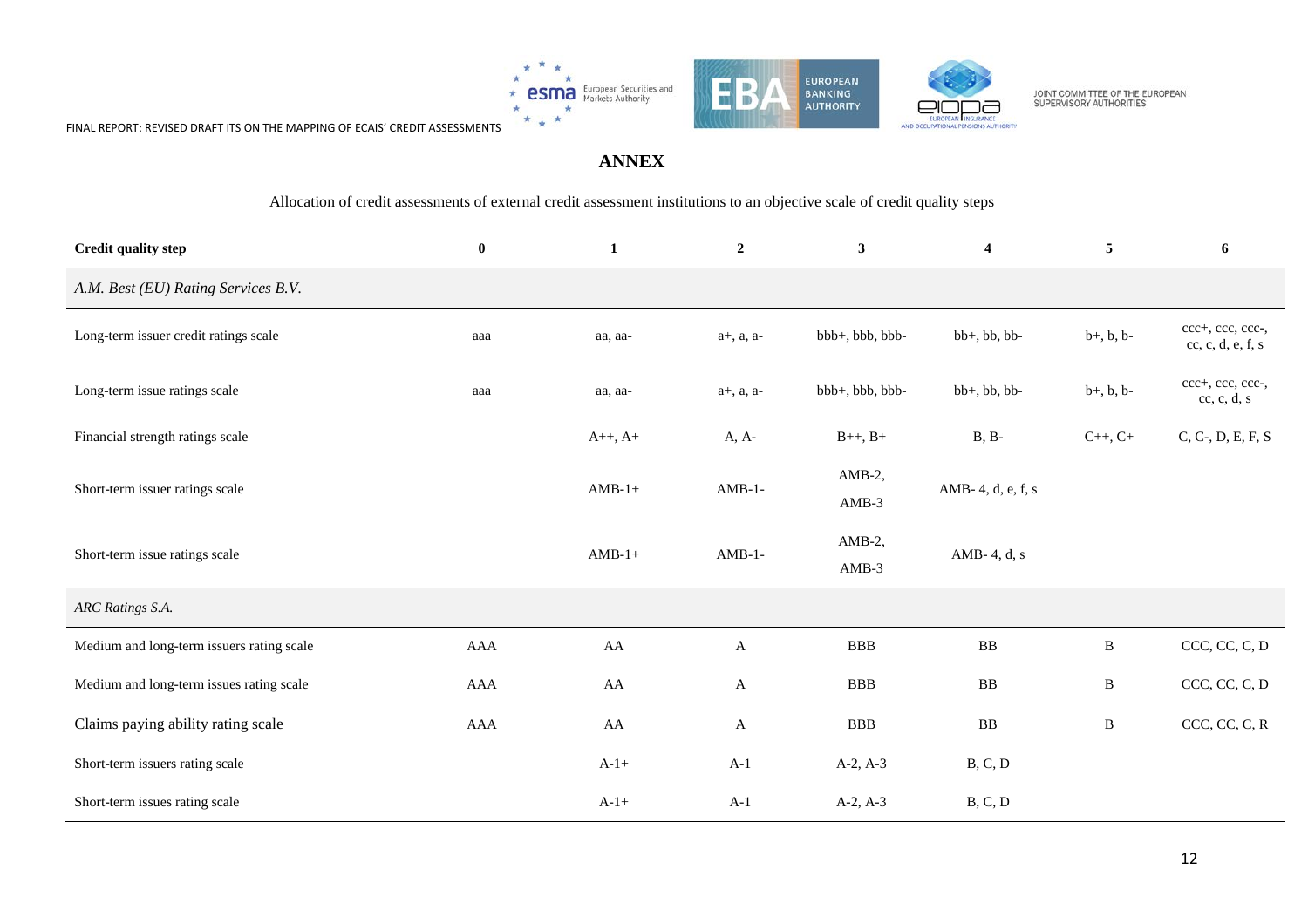



### FINAL REPORT: REVISED DRAFT ITS ON THE MAPPING OF ECAIS' CREDIT ASSESSMENTS

| ASSEKURATA Assekuranz Rating-Agentur GmbH       |            |        |              |                 |                                 |                  |                  |
|-------------------------------------------------|------------|--------|--------------|-----------------|---------------------------------|------------------|------------------|
| Long-term credit rating scale                   | <b>AAA</b> | AA     | A            | <b>BBB</b>      | ${\bf BB}$                      | B                | CCC, CC/C, D     |
| Short-term corporate rating scale               |            | $A++$  | A            |                 | B, C, D                         |                  |                  |
| Axesor Risk Management SL                       |            |        |              |                 |                                 |                  |                  |
| Global long-term rating scale                   | <b>AAA</b> | AA     | $\mathbf{A}$ | <b>BBB</b>      | ${\bf BB}$                      | B                | CCC, CC, C, D, E |
| Global short-term rating scale                  |            | $AS1+$ | AS1          | AS <sub>2</sub> | AS3, AS4, AS5                   |                  |                  |
| Banque de France                                |            |        |              |                 |                                 |                  |                  |
| Global long-term issuer credit ratings scale    |            | $3++$  | $3+, 3$      | $4+$            | $4, 5+$                         | 5, 6             | 7, 8, 9, P       |
| Global NEC long-term issuer credit rating scale |            | $1+$   | $1, 1-$      | $2+, 2, 2-$     | $3+, 3, 3-, 4+, 4,$<br>$4-, 5+$ | $5, 5, 6+, 6, 6$ | 7, 8, P          |
| <b>BCRA</b> - Credit Rating Agency AD           |            |        |              |                 |                                 |                  |                  |
| Global long-term ratings scale                  | AAA        | AA     | A            | <b>BBB</b>      | ${\bf BB}$                      | B                | CCC, CC, C, D    |
| Global short-term ratings scale                 |            | $A-1+$ | $A-1$        | $A-2, A-3$      | B, C, D                         |                  |                  |
| Pension-insurance company long-term scale       | <b>AAA</b> | AA     | $\mathbf{A}$ | <b>BBB</b>      | ${\bf BB}$                      | $\, {\bf B}$     | CCC, CC, C, D    |
| Pension-insurance company short-term scale      |            | $A-1+$ | $A-1$        | $A-2, A-3$      | B, C, D                         |                  |                  |
| Pension fund long-term scale                    | AAA pf     | AA pf  | A pf         | BBB pf          | BB pf                           | B pf             | $C$ pf           |
| Guarantee fund long-term scale                  | AAA        | AA     | $\mathbf{A}$ | BBB             | ${\bf BB}$                      | B                | C, D             |
| Guarantee fund short-term scale                 |            | $A-1+$ | $A-1$        | $A-2, A-3$      | B, C, D                         |                  |                  |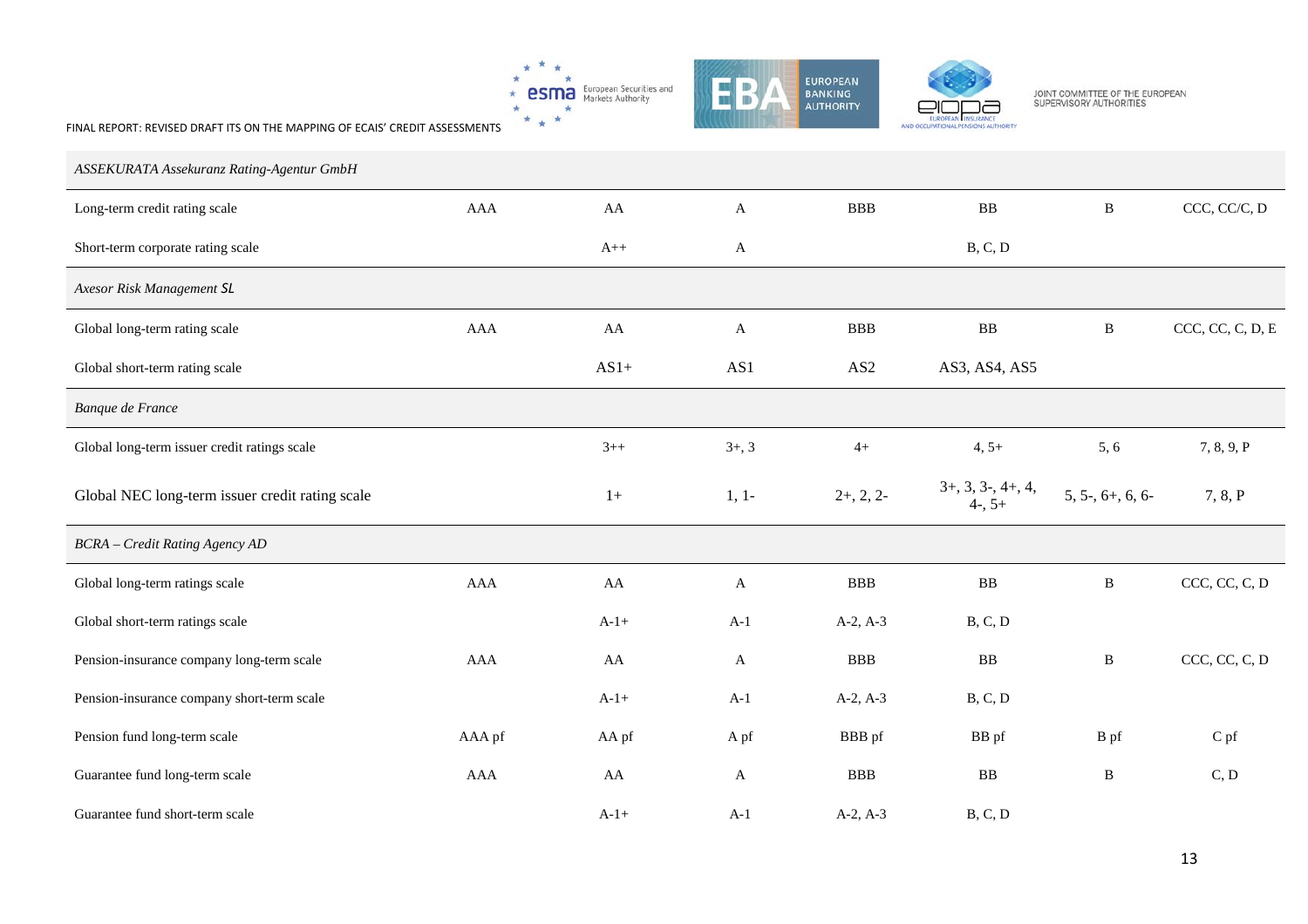





| Capital Intelligence Ratings Ltd                                    |      |            |                  |              |                 |              |                        |
|---------------------------------------------------------------------|------|------------|------------------|--------------|-----------------|--------------|------------------------|
| International long-term issuer rating scale                         | AAA  | AA         | A                | BBB          | ${\bf BB}$      | $\, {\bf B}$ | C, RS, SD, D           |
| International long-term issue rating scale                          | AAA  | AA         | A                | $_{\rm BBB}$ | ${\bf BB}$      | $\, {\bf B}$ | CCC, CC, C, D          |
| International long-term insurer financial strength rating<br>scale  | AAA  | AA         | $\mathbf{A}$     | <b>BBB</b>   | ${\bf BB}$      | $\, {\bf B}$ | C,RS, SD, D            |
| International short-term issuer rating scale                        |      | $A1+$      | A1               | A2, A3       | B, C, RS, SD, D |              |                        |
| International short-term issue rating scale                         |      | $A1+$      | A1               | A2, A3       | B, C, D         |              |                        |
| International short-term insurer financial strength rating<br>scale |      | $A1+$      | A1               | A2, A3       | B, C, RS, SD, D |              |                        |
| Cerved Rating Agency S.p.A.                                         |      |            |                  |              |                 |              |                        |
| Corporate long-term rating scale                                    | A1.1 | A1.2, A1.3 | A2.1, A2.2, A3.1 | B1.1, B1.2   | B2.1, B2.2      | C1.1         | C1.2, C2.1             |
| Corporate short-term rating scale                                   |      | $S-1$      | $S-2$            | $S-3$        | $V-1, R-1$      |              |                        |
| Creditreform Rating AG                                              |      |            |                  |              |                 |              |                        |
| Long-term rating scale                                              | AAA  | AA         | A                |              | BBB             | BB, B        | C, SD, D               |
| Long-term issue rating scale                                        | AAA  | AA         | $\mathbf{A}$     |              | <b>BBB</b>      | BB, B        | C, D                   |
| Short-term rating scale                                             | L1   | L2         |                  | L3, NEL, D   |                 |              |                        |
| CRIF Ratings S.r.l.                                                 |      |            |                  |              |                 |              |                        |
| Long-term issuer rating scale                                       | AAA  | AA         | A                | <b>BBB</b>   | ${\bf BB}$      | B            | CCC, CC, C,<br>$D1C$ D |

D1S, D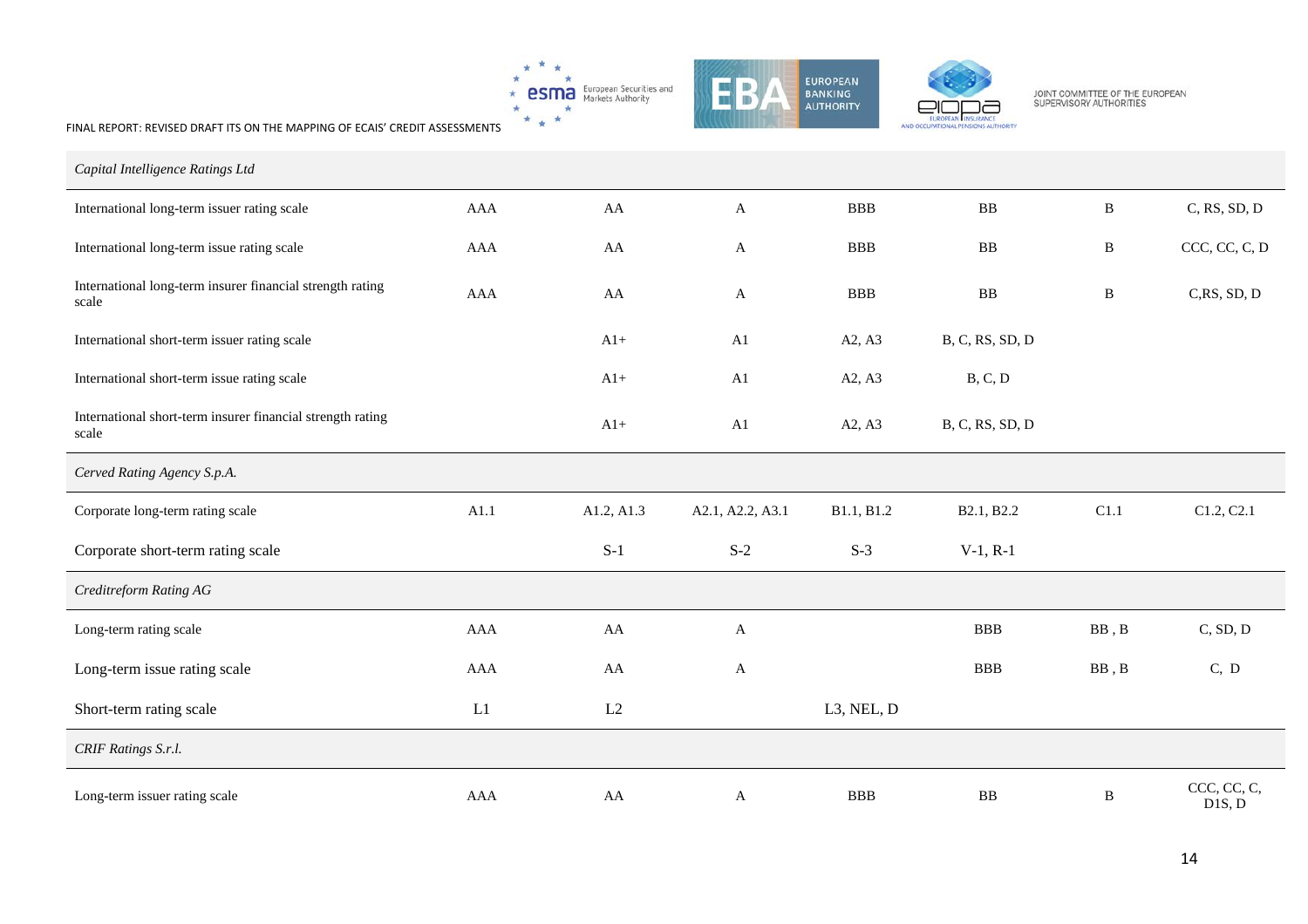





#### FINAL REPORT: REVISED DRAFT ITS ON THE MAPPING OF ECAIS' CREDIT ASSESSMENTS

|            |                 |              |                  | ${\bf BB}$                                       | $\, {\bf B}$    | CCC, CC, C, DS                  |
|------------|-----------------|--------------|------------------|--------------------------------------------------|-----------------|---------------------------------|
|            | SME1, SME2      |              | SME <sub>3</sub> | SME4                                             | SME5, SME6      | SME7, SME8                      |
|            | $IG-1$          |              | $IG-2$           | SIG-1, SIG-2,<br>SIG-3, SIG-4                    |                 |                                 |
|            | $IG-1$          |              | $IG-2$           | SIG-1, SIG-2,<br>SIG-3, SIG-4                    |                 |                                 |
|            |                 |              |                  |                                                  |                 |                                 |
| <b>AAA</b> | AA              | $\mathbf{A}$ | $_{\rm BBB}$     | ${\bf BB}$                                       | $\, {\bf B}$    | CCC, CC, C, D                   |
|            | R-1 H, R-1 M    | $R-1$ L      | $R-2, R-3$       | $R-4, R-5, D$                                    |                 |                                 |
|            | AAA, AA         | A            | <b>BBB</b>       | ${\bf BB}$                                       | $\, {\bf B}$    | CCC, CC, C, R                   |
|            | AAA(el), AA(el) | $A$ (el)     | $BBB$ (el)       | $BB$ (el)                                        | $B$ (el)        | CCC(el),<br>$CC$ (el), $C$ (el) |
|            |                 |              |                  |                                                  |                 |                                 |
| <b>AAA</b> | AA              | $\mathbf{A}$ | $_{\rm BBB}$     | ${\bf BB}$                                       | $\, {\bf B}$    | CCC, CC, C, D                   |
|            | $A-1+$          | $A-1$        | $A-2$            | A-3, B, C, D                                     |                 |                                 |
|            |                 |              |                  |                                                  |                 |                                 |
| <b>AAA</b> | ${\bf AA}$      | $\mathbf{A}$ | $_{\rm BBB}$     | $\rm BB$                                         | $\, {\bf B} \,$ | CCC, CC, C, D                   |
|            |                 |              |                  |                                                  |                 |                                 |
|            |                 |              |                  | <b>AAA</b><br>AA<br>$_{\rm BBB}$<br>$\mathbf{A}$ |                 |                                 |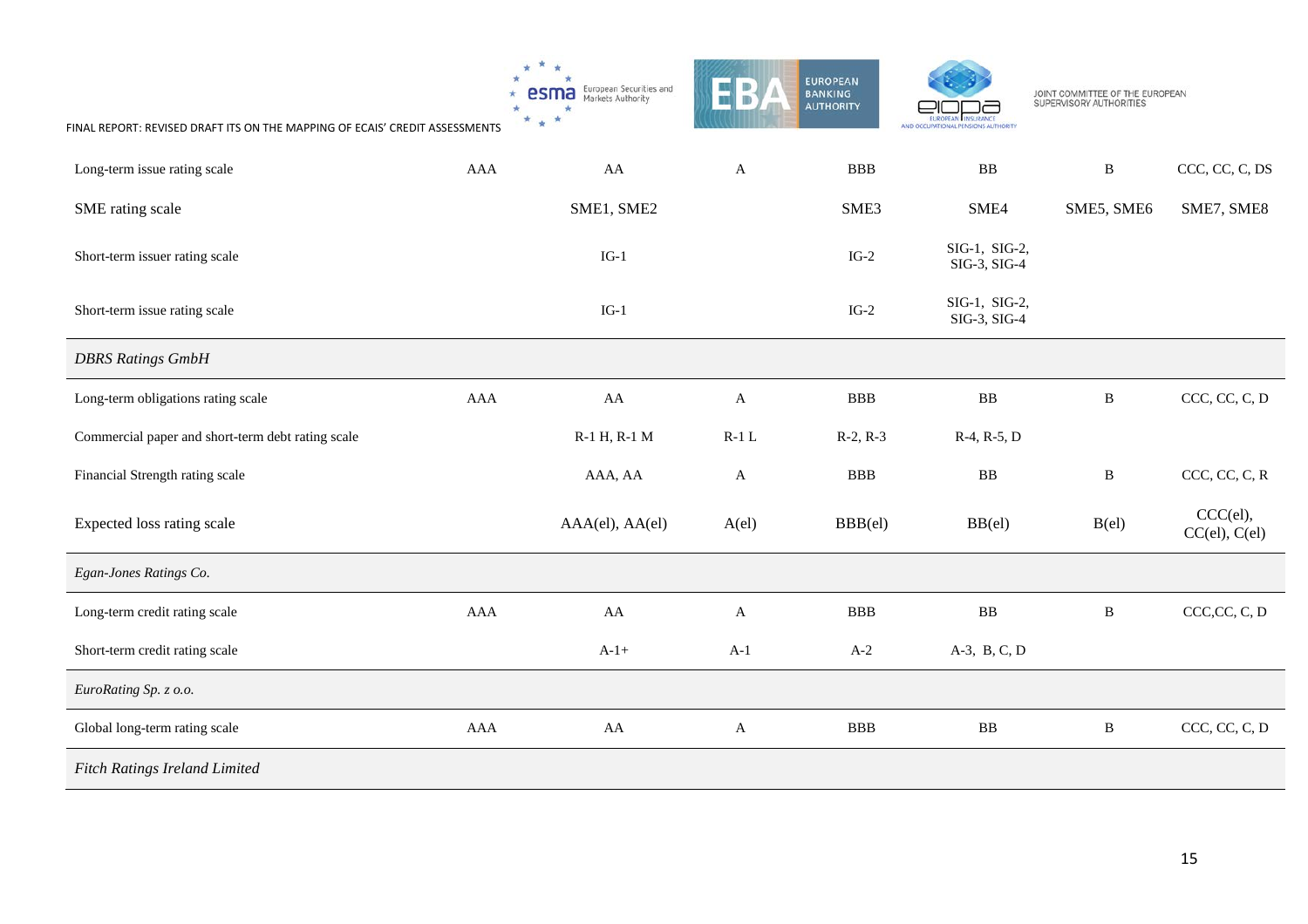

 $\mathcal{L}$ 





JOINT COMMITTEE OF THE EUROPEAN<br>SUPERVISORY AUTHORITIES

| Long-term issuer default ratings scale                  | AAA        | AA              | A            | <b>BBB</b>                      | ${\bf BB}$                         | $\, {\bf B}$ | CCC, CC, C, RD,<br>D        |
|---------------------------------------------------------|------------|-----------------|--------------|---------------------------------|------------------------------------|--------------|-----------------------------|
| Corporate finance obligations - Long-term ratings scale | AAA        | AA              | $\mathbf{A}$ | <b>BBB</b>                      | ${\bf BB}$                         | $\, {\bf B}$ | CCC, CC, C                  |
| Long-term international IFS ratings scale               | <b>AAA</b> | AA              | $\mathbf{A}$ | <b>BBB</b>                      | ${\bf BB}$                         | $\, {\bf B}$ | CCC, CC, C                  |
| Derivative counterparty ratings scale                   |            | AAA dcr, AA dcr | A dcr        | BBB dcr                         | BB dcr                             | <b>B</b> dcr | CCC der, CC der,<br>$C$ dcr |
| Short-term rating scale                                 |            | $F1+$           | F1           | F <sub>2</sub> , F <sub>3</sub> | B, C, RD, D                        |              |                             |
| Short-term IFS ratings scale                            |            | $F1+$           | F1           | F <sub>2</sub> , F <sub>3</sub> | B, C                               |              |                             |
| GBB-Rating Gesellschaft für Bonitätsbeurteilung mbH     |            |                 |              |                                 |                                    |              |                             |
| Global long-term rating scale                           | <b>AAA</b> | AA              | $\mathbf{A}$ | <b>BBB</b>                      | ${\bf BB}$                         | $\, {\bf B}$ | CCC, CC, C, D               |
| HR Ratings de México, S.A. de C.V.                      |            |                 |              |                                 |                                    |              |                             |
| Global long-term rating scale                           | HR AAA(G)  | HRAA(G)         | HR A(G)      | $HR$ $BBB(G)$                   | HR BB(G)                           | HR B(G)      | HR C(G)/HR<br>D(G)          |
| Global short-term rating scale                          | $HR+1(G)$  | HR1(G)          | HR2(G)       | HR3(G)                          | $HR4(G)$ , $HR5(G)$ , $HR$<br>D(G) |              |                             |
| <b>ICAP S.A</b>                                         |            |                 |              |                                 |                                    |              |                             |
| Global long-term issuer rating scale                    |            |                 | AAA, AA      | A, BBB                          | BB, B                              | CCC, CC      | C, D                        |
| Global long-term issue rating scale                     |            |                 | AAA, AA      | A, BBB                          | BB, B                              | CCC, CC      | C, D                        |
| <b>INBONIS SA</b>                                       |            |                 |              |                                 |                                    |              |                             |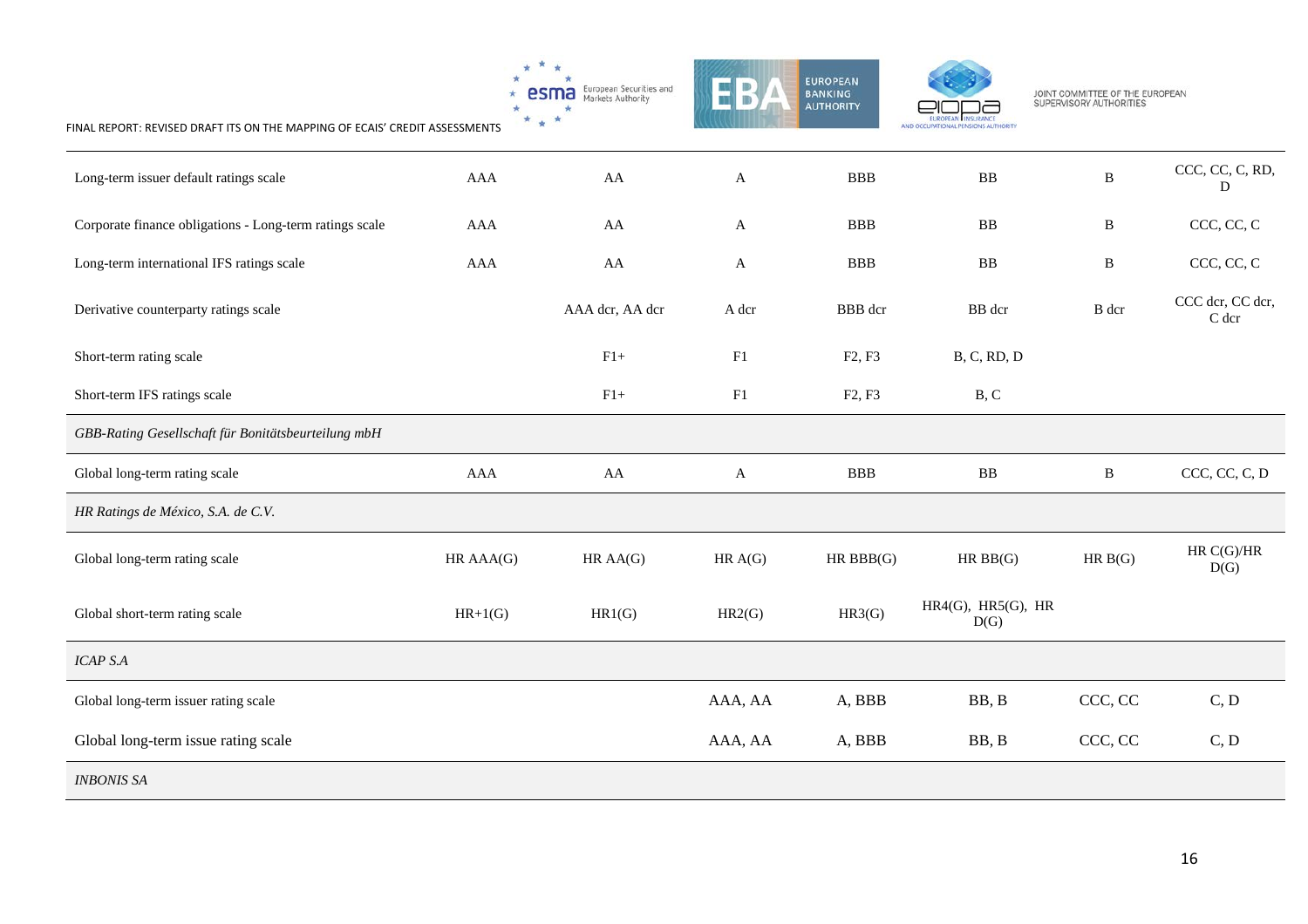





#### FINAL REPORT: REVISED DRAFT ITS ON THE MAPPING OF ECAIS' CREDIT ASSESSMENTS

| Long-term rating scale                | AAA        | ${\rm AA}$ | $\bf{A}$     | $_{\rm BBB}$                    | ${\bf BB}$                      | $\, {\bf B}$   | CCC, CC, C, D               |
|---------------------------------------|------------|------------|--------------|---------------------------------|---------------------------------|----------------|-----------------------------|
| Japan Credit Rating Agency Ltd        |            |            |              |                                 |                                 |                |                             |
| Long-term issuer ratings scale        | AAA        | ${\bf AA}$ | $\bf{A}$     | BBB                             | ${\bf BB}$                      | $\, {\bf B}$   | CCC, CC, C, LD,<br>D        |
| Long-term issue ratings scale         | <b>AAA</b> | AA         | $\mathbf{A}$ | <b>BBB</b>                      | ${\bf BB}$                      | B              | CCC, CC, C, D               |
| Short-term issuer ratings scale       |            | $J-1+$     | $J-1$        | $J-2$                           | J-3, NJ, LD, D                  |                |                             |
| Short-term issue credit ratings scale |            | $J-1+$     | $J-1$        | $J-2$                           | J-3, NJ, D                      |                |                             |
| Kroll Bond Rating Agency Europe       |            |            |              |                                 |                                 |                |                             |
| Long-term credit rating scale         | <b>AAA</b> | AA         | $\mathbf{A}$ | <b>BBB</b>                      | ${\bf BB}$                      | B              | CCC, CC, C, D               |
| Short-term credit rating scale        |            | $K1+$      | K1           | K <sub>2</sub> , K <sub>3</sub> | B, C, D                         |                |                             |
| modeFinance S.r.l.                    |            |            |              |                                 |                                 |                |                             |
| Global long-term rating scale         | A1         | A2         | A3           | B1                              | B2                              | B <sub>3</sub> | C1, C2, C3, D               |
| Moody's Investors Service             |            |            |              |                                 |                                 |                |                             |
| Global long-term rating scale         | Aaa        | Aa         | $\mathbf{A}$ | Baa                             | $\rm Ba$                        | $\, {\bf B}$   | Caa, Ca, C                  |
| Global short-term rating scale        |            | $P-1$      | $P-2$        | $P-3$                           | $\ensuremath{\text{NP}}\xspace$ |                |                             |
| <b>Nordic Credit Rating AS</b>        |            |            |              |                                 |                                 |                |                             |
| Long-term rating scale                | <b>AAA</b> | AA         | $\mathbf{A}$ | <b>BBB</b>                      | BB                              | $\, {\bf B}$   | CCC, CC, C, D,<br><b>SD</b> |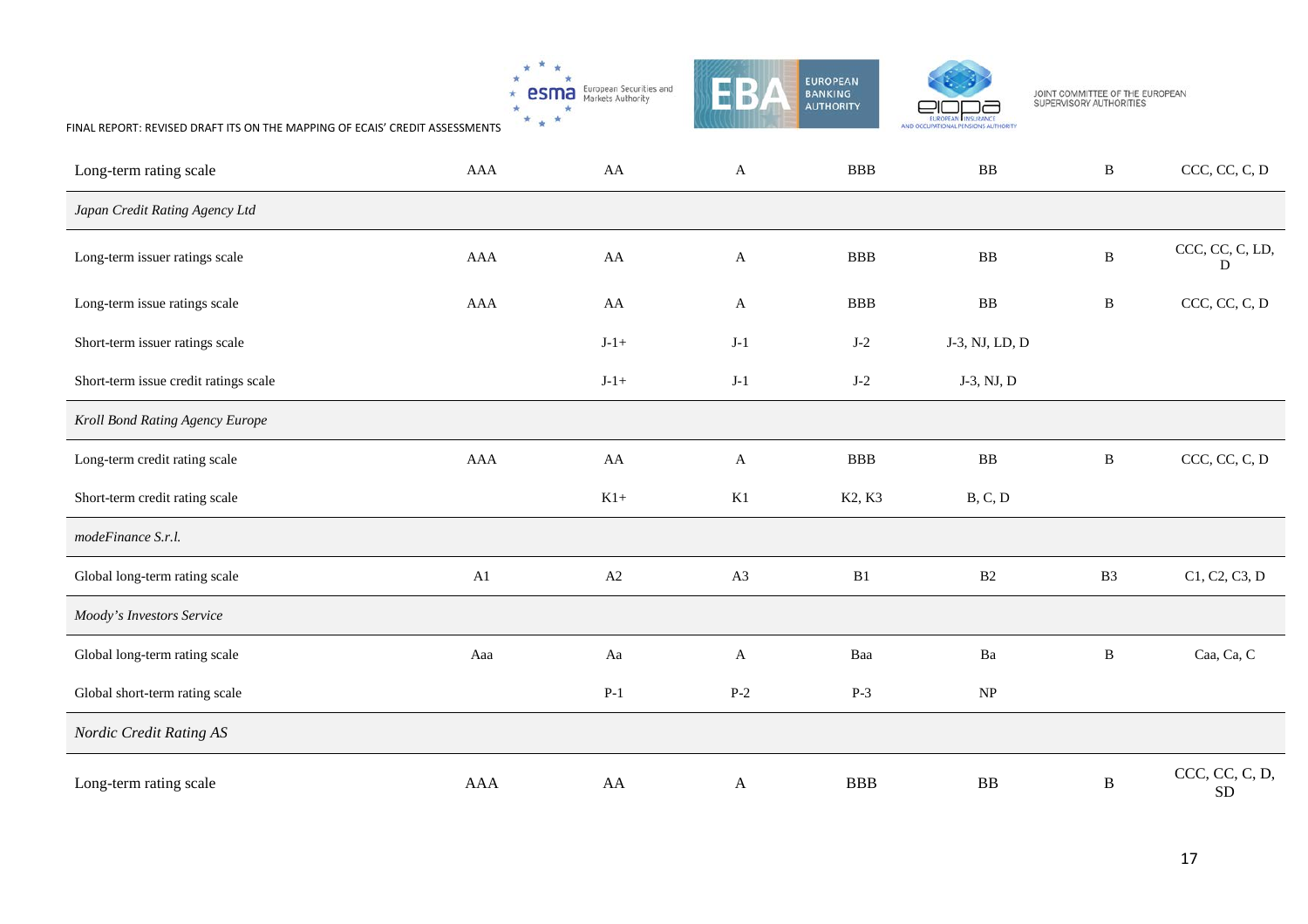



FINAL REPORT: REVISED DRAFT ITS ON THE MAPPING OF ECAIS' CREDIT ASSESSMENTS

| Short-term rating scale                     |            |                 |              | $N-1+$     | N-1, N-2, N-3,<br>$N-4$      |              |                                           |
|---------------------------------------------|------------|-----------------|--------------|------------|------------------------------|--------------|-------------------------------------------|
| QIVALIO SAS (formerly Spread Research)      |            |                 |              |            |                              |              |                                           |
| Global long-term rating scale               | <b>AAA</b> | AA              | A            | <b>BBB</b> | ${\bf BB}$                   | B            | CCC, CC, C, D                             |
| Global short-term rating scale              |            | SR <sub>0</sub> |              | SR1, SR2   | SR3, SR4, SR5,<br><b>SRD</b> |              |                                           |
| Rating-Agentur Expert RA GmbH               |            |                 |              |            |                              |              |                                           |
| International long-term credit rating scale | <b>AAA</b> | AA              | $\mathbf{A}$ | <b>BBB</b> | ${\bf BB}$                   | B            | CCC, CC, C, D, E                          |
| International reliability rating scale      | <b>AAA</b> | AA              | A            | <b>BBB</b> | ${\bf BB}$                   | B            | CCC, CC, C, D, E                          |
| International short-term rating scale       |            | $RA1+$          | RA1          | RA2, RA3   | RA4, RA5, C, D               |              |                                           |
| Scope Ratings AG                            |            |                 |              |            |                              |              |                                           |
| Long-term rating scale                      | AAA        | AA              | $\mathbf{A}$ | <b>BBB</b> | ${\bf BB}$                   | B            | CCC, CC, C, D                             |
| Short-term rating scale                     |            | $S-1+$          | $S-1$        | $S-2$      | $S-3, S-4$                   |              |                                           |
| Scope Hamburg GmbH                          |            |                 |              |            |                              |              |                                           |
| Global long-term rating scale               | <b>AAA</b> | AA              | $\bf{A}$     | <b>BBB</b> | ${\bf BB}$                   | $\, {\bf B}$ | CCC, CC, C, SD,<br>D                      |
| S&P Global Ratings                          |            |                 |              |            |                              |              |                                           |
| Long-term issuer credit ratings scale       | <b>AAA</b> | AA              | $\mathbf{A}$ | <b>BBB</b> | ${\bf BB}$                   | B            | CCC, CC, R,<br>$\mathrm{SD} / \mathrm{D}$ |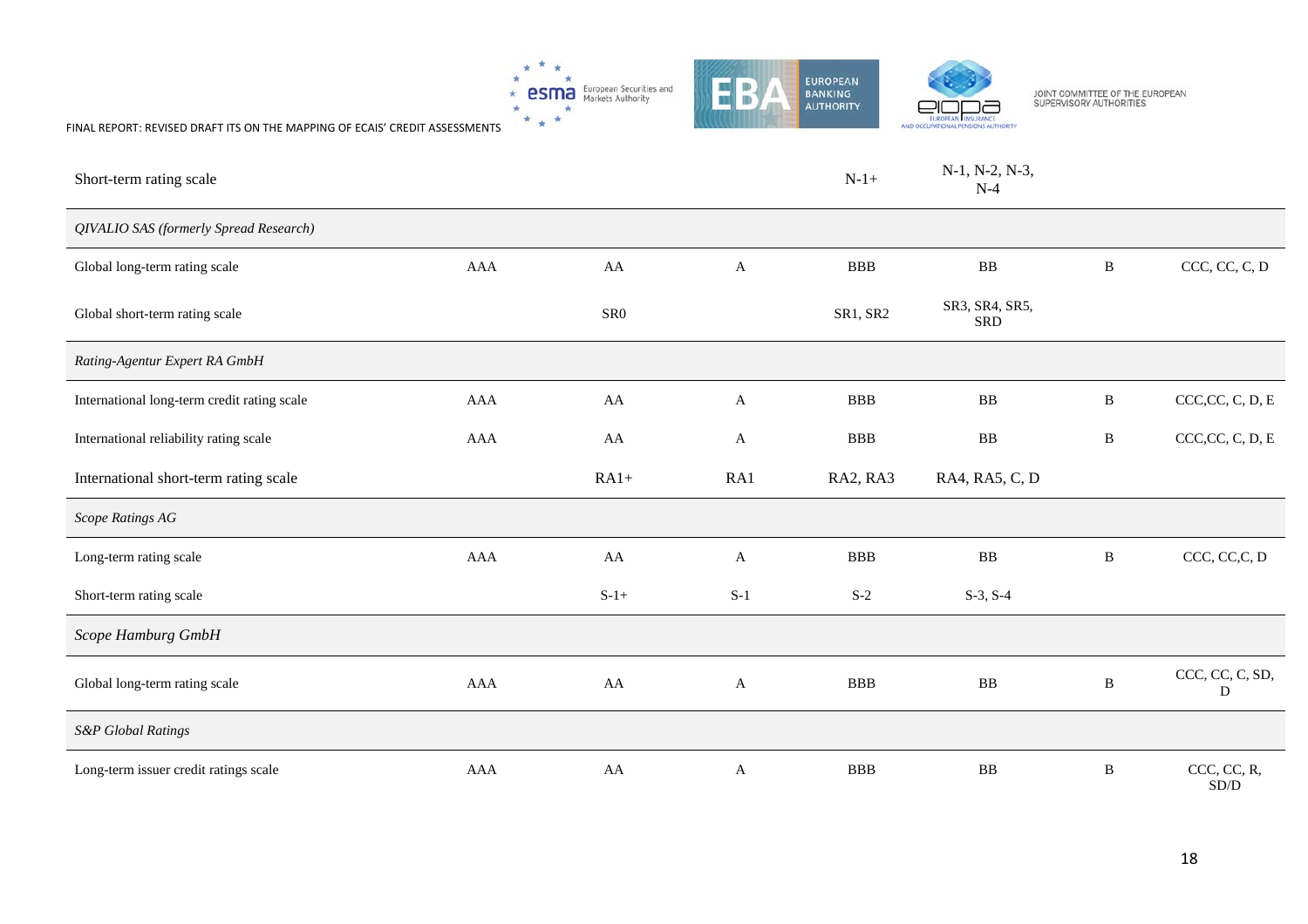| FINAL REPORT: REVISED DRAFT ITS ON THE MAPPING OF ECAIS' CREDIT ASSESSMENTS |     | $\star$<br>European Securities and<br>Markets Authority<br>esma<br>$\star$<br>$\Delta \tau$ | EE<br>$\mathbb{B}$ | <b>EUROPEAN</b><br><b>BANKING</b><br><b>AUTHORITY</b> | AND OCCUPATIONAL PENSIONS AUTHORITY | JOINT COMMITTEE OF THE EUROPEAN<br>SUPERVISORY AUTHORITIES |                     |
|-----------------------------------------------------------------------------|-----|---------------------------------------------------------------------------------------------|--------------------|-------------------------------------------------------|-------------------------------------|------------------------------------------------------------|---------------------|
| Long-term issue credit ratings scale                                        | AAA | AA                                                                                          | A                  | <b>BBB</b>                                            | <b>BB</b>                           | B                                                          | CCC, CC, C, D       |
| Insurer financial strength ratings scale                                    | AAA | AA                                                                                          | A                  | <b>BBB</b>                                            | BB                                  | $\, {\bf B}$                                               | CCC, CC, SD/D,<br>R |
| Long-term Financial Institution Resolution Counterparty<br>Ratings          | AAA | AA                                                                                          | A                  | <b>BBB</b>                                            | <b>BB</b>                           | $\, {\bf B}$                                               | CCC, CC, SD,<br>D   |
| Mid-Market Evaluation ratings scale                                         |     |                                                                                             | MM1                | MM <sub>2</sub>                                       | MM3, MM4                            | MM5, MM6                                                   | MM7, MM8,<br>MMD    |
| Short-term issuer credit ratings scale                                      |     | $A-1+$                                                                                      | $A-1$              | $A-2, A-3$                                            | B, C, R, SD/D                       |                                                            |                     |
| Short-term issue credit ratings scale                                       |     | $A-1+$                                                                                      | $A-1$              | $A-2, A-3$                                            | B, C, D                             |                                                            |                     |
| Short-term Financial Institution Resolution Counterparty<br>Ratings         |     | $A-1+$                                                                                      | $A-1$              | $A-2, A-3$                                            | B, C, SD/D                          |                                                            |                     |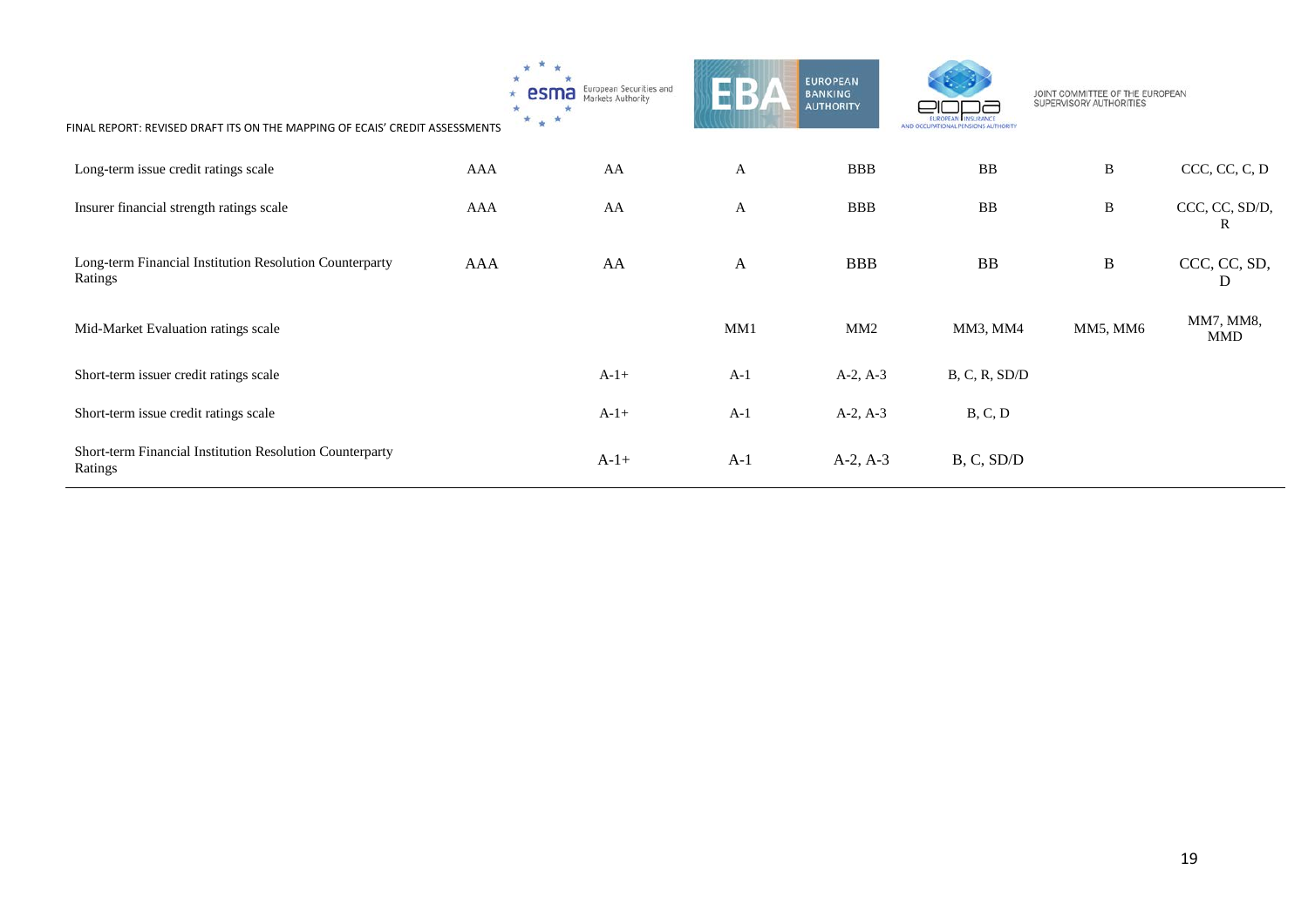

JOINT COMMITTEE OF THE EUROPEAN<br>SUPERVISORY AUTHORITIES

## 4. Accompanying documents

## 4.1 Cost-Benefit Analysis/Impact Assessment

### **Procedural issues**

In accordance with the Regulations of the three ESAs, an analysis of costs and benefits is conducted when drafting ITS, unless the analysis is disproportionate in relation to the scope and impact of the draft ITS concerned.

## **Problem definition**

Solvency II permits the use of external credit ratings for determining own fund requirements. The Solvency II Delegated Regulation establishes in Article 4(1) that insurance or reinsurance undertakings may use an external credit assessment for the calculation of the Solvency Capital Requirement in accordance with the standard formula only where it has been issued by an External Credit Assessment Institution (ECAI) or endorsed by an ECAI in accordance with the CRA Regulation.

The usage of external credit ratings for determining own fund requirements requires a mapping between the credit assessments issued by an ECAI and the Credit Quality Steps (CQS) of the standard formula (Article 109a(1) of Solvency II).

Mappings should be made available for all existing credit rating agencies registered or certified in accordance with the CRA Regulation and to central banks producing ratings that are not subject to that Regulation.

Recital 24 of Commission Implementing Regulation (EU)  $2016/1799<sup>1</sup>$  $2016/1799<sup>1</sup>$  $2016/1799<sup>1</sup>$  points out that, given the fact that compliance with the CRR is required at all times, it is necessary to monitor the performance of the mapping on a continuous basis.

## **Objectives**

On 11 October 2016 the Commission adopted the Implementing Regulation (EU) 2016/1800 ('the Implementing Regulation')<sup>[2](#page-19-1)</sup> laying down implementing technical standards with regard to the allocation of credit assessments of external credit assessment institutions to an objective scale of credit quality steps in accordance with Directive 2009/138/EC (Solvency II).

<span id="page-19-0"></span> <sup>1</sup> Commission Implementing Regulation (EU) 2016/1799 of 7 October 2016 laying down implementing technical standards with regard to the mapping of credit assessments of external credit assessment institutions for credit risk in accordance with Articles 136(1) and 136(3) of Regulation (EU) No 575/2013 of the European Parliament and of the Council (OJ L 275,

<span id="page-19-1"></span><sup>12.10.2016,</sup> p. 3). <sup>2</sup> Regulation (EU) 2016/1800 (OJ L 275, 12.10.2016, p.19-26).

[http://eur-lex.europa.eu/legal-content/EN/TXT/?uri=uriserv:OJ.L\\_.2016.275.01.0019.01.ENG&toc=OJ:L:2016:275:TOC](http://eur-lex.europa.eu/legal-content/EN/TXT/?uri=uriserv:OJ.L_.2016.275.01.0019.01.ENG&toc=OJ:L:2016:275:TOC)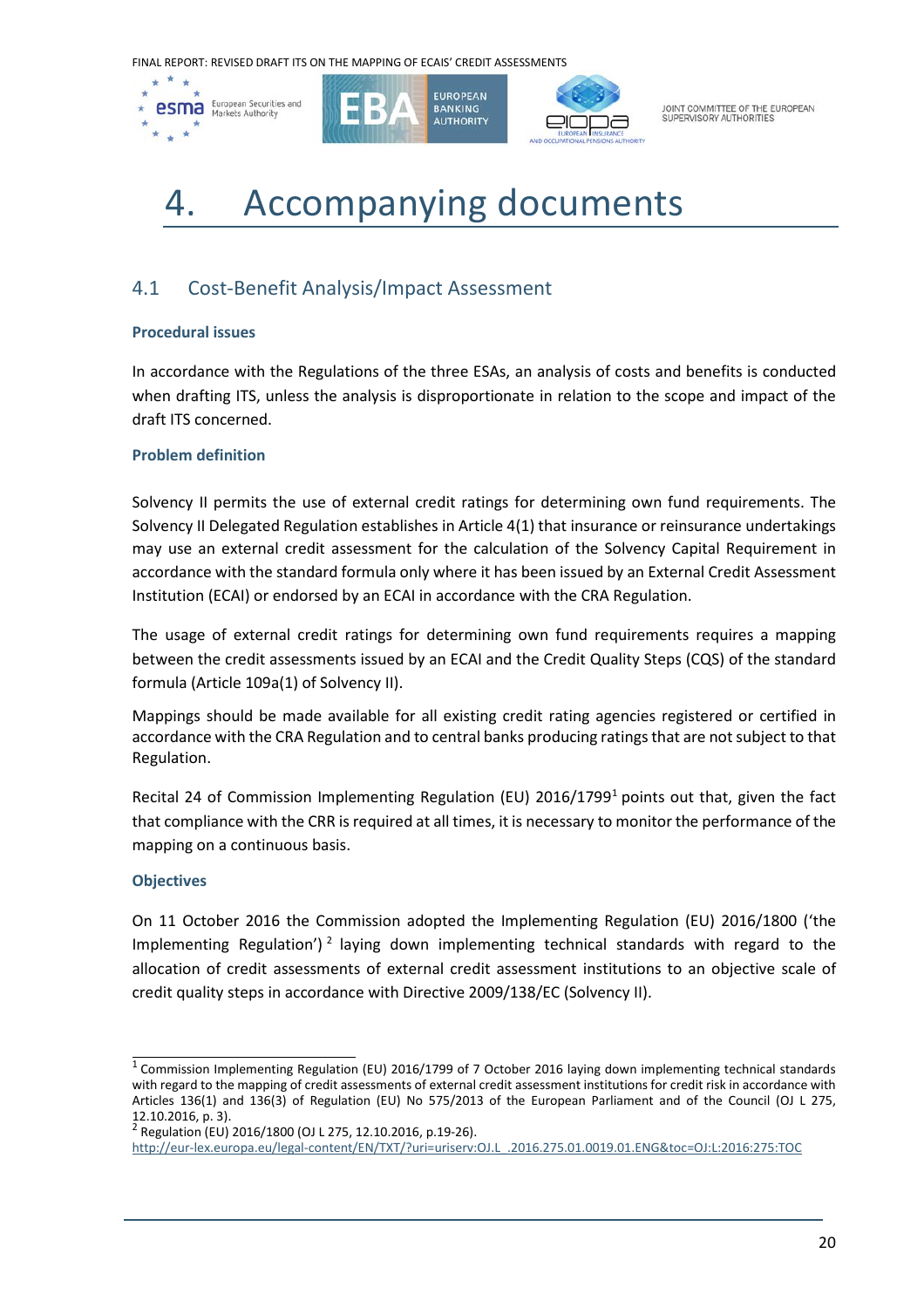FINAL REPORT: REVISED DRAFT ITS ON THE MAPPING OF ECAIS' CREDIT ASSESSMENTS<br>  $\star \star \star$ 







JOINT COMMITTEE OF THE EUROPEAN<br>SUPERVISORY AUTHORITIES

The Implementing Regulation provided mapping tables for 26 ECAIs, which covered one central bank and all the CRAs registered or certified in accordance with the CRA Regulation at the time the ESAs started preparing the draft ITS. Since then, ESMA has withdrawn the registration of one CRA and five additional CRAs have been registered or certified in accordance with the CRA. These changes were reflected via the proposed amendments to the original ITS, that were adopted by the Commission on 24 April 2018<sup>[3](#page-20-0)</sup>. Further, a second amendment was adopted on 0[4](#page-20-1) June 2020<sup>4</sup> to reflect a monitoring exercise on the adequacy of existing mappings, which was based on objective quantitative and qualitative information collected since the original mappings were produced.

The JC of the ESAs is required to monitor the existing mappings and has therefore analysed whether the mapping of existing ECAIs remains appropriate. A review has identified that the existing Implementing Regulation must be amended for a number of ECAIs based on the monitoring exercise, either as a result of i) changes in the existing mappings due to an updated assessment of the risk in line with the EBA methodology, or ii) the need to introduce mappings for new credit rating types subsequently introduced by existing ECAIs.

The objective of the present revised draft ITS is to amend the Implementing Regulation to include for changes in the mappings that have occurred since the second amendment to the draft ITS on Mapping was produced. The revised draft ITS will amend Annex III on the mapping tables in order to:

- Assign mappings for the two newly registered ECAIs: Nordic Credit Rating AS and Inbonis SA.
- Remove references to entities that have been de-registered as a Credit Rating Agency under the CRA Regulation and therefore no longer meet the ECAI definition, and reflect a name change of a registered entity.
- Reflect amendments due to re-allocation of credit quality steps: Creditreform Rating AG and GBB-Rating Gesellschaft für Bonitätsbeurteilung GmbH
- Register amendments due to changes in credit rating scales: ARC Ratings S.A., Axesor Risk Management SL, Banque de France, Cerved Rating Agency S.p.A., CRIF Ratings S.r.l., DBRS Ratings GmbH, ICAP S.A., Rating-Agentur Expert RA GmbH and S&P Global Ratings Europe Limited.

<span id="page-20-1"></span><span id="page-20-0"></span><sup>&</sup>lt;sup>3</sup> Commission Implementing Regulation (EU) 2018/633 of 24 April 2018 (OJ L 105, 25.4.2018, p. 14-20). 4Commission Implementing Regulation (EU) 2020/744 of 4 June 2020 (OJ L 176, 5.06.2020, p. 4–10).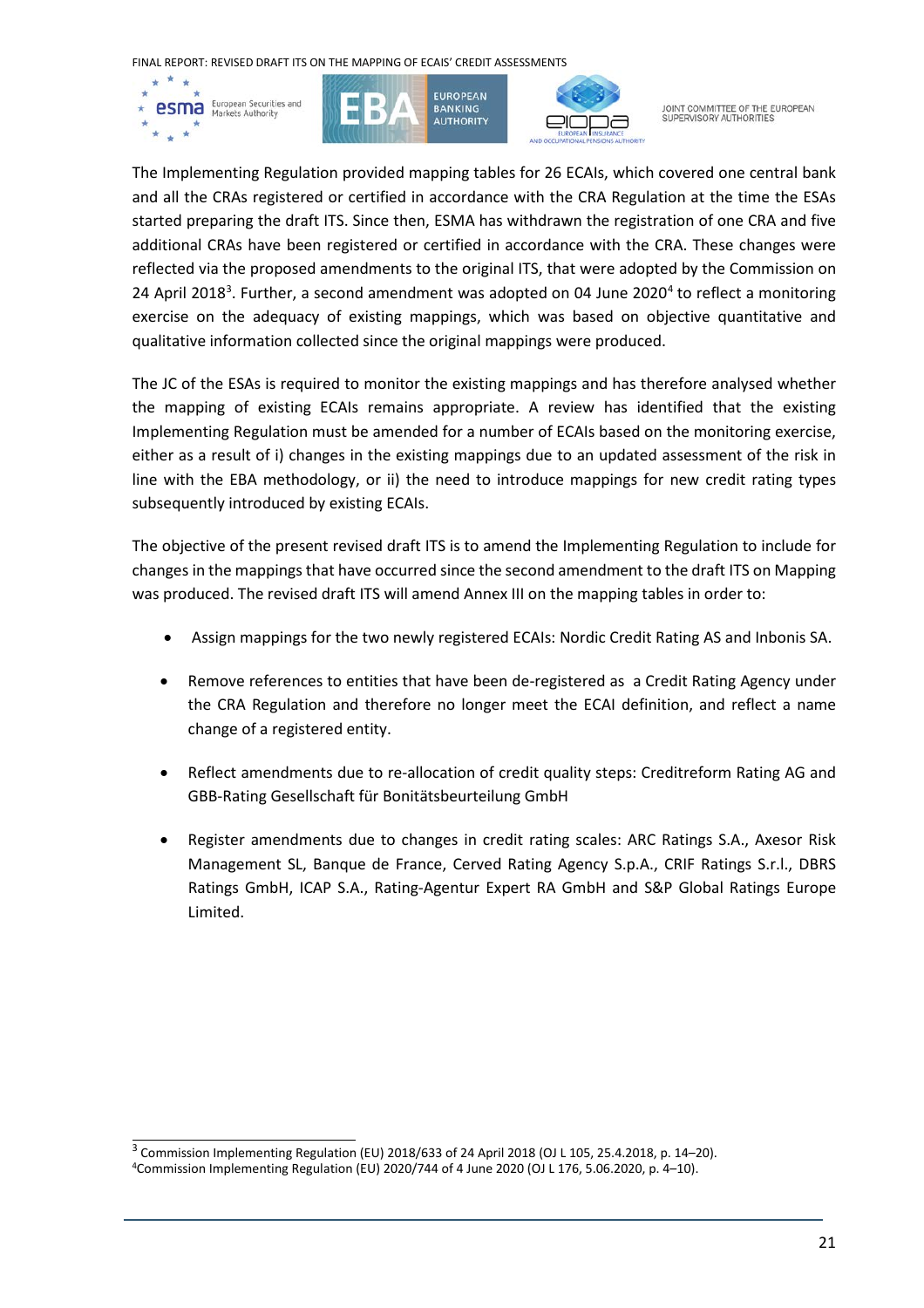

## Figure 1: Newly registered ECAIs

| <b>ECAI</b>             | <b>Country of residence</b> | <b>Status</b> |
|-------------------------|-----------------------------|---------------|
| Nordic Credit Rating AS | Norway                      | Registered    |
| Inbonis SA              | Spain                       | Registered    |

**Amendments to:**

## Figure 2: Mapping amendments from the monitoring exercise

|                                                      | Aniendrients to:                                 |                             |
|------------------------------------------------------|--------------------------------------------------|-----------------------------|
| <b>ECAI</b>                                          | <b>Credit Quality Steps</b><br><b>Allocation</b> | New credit rating<br>scales |
| ARC Ratings S.A.                                     | No.                                              | Yes                         |
| Axesor Risk Management S.L.                          | No.                                              | Yes                         |
| Banque de France                                     | No.                                              | Yes                         |
| Cerved Rating Agency S.p.A.                          | No                                               | Yes                         |
| <b>Creditreform Rating AG</b>                        | Upgrade                                          | No                          |
| CRIF Ratings S.r.l.                                  | No                                               | Yes                         |
| <b>DBRS Ratings GmbH</b>                             | No                                               | Yes                         |
| GBB-Rating Gesellschaft für Bonitätsbeurteilung GmbH | Upgrade                                          | No                          |
| ICAP S.A.                                            | N <sub>o</sub>                                   | Yes                         |
| Rating-Agentur Expert RA GmbH                        | No.                                              | Yes                         |
| <b>S&amp;P Global Ratings Europe</b>                 | No                                               | Yes                         |

Notwithstanding the principle stated in the previous paragraph, the G-20 conclusions and the Financial Stability Board (FSB) principles for reducing reliance on external credit ratings should also be taken into account. Therefore, although the analysis behind the 'mapping' of each ECAI and its regular monitoring over time should alleviate any mechanistic overreliance of the credit risk rules on external ratings, institutions should be encouraged to use internal ratings rather than external credit ratings,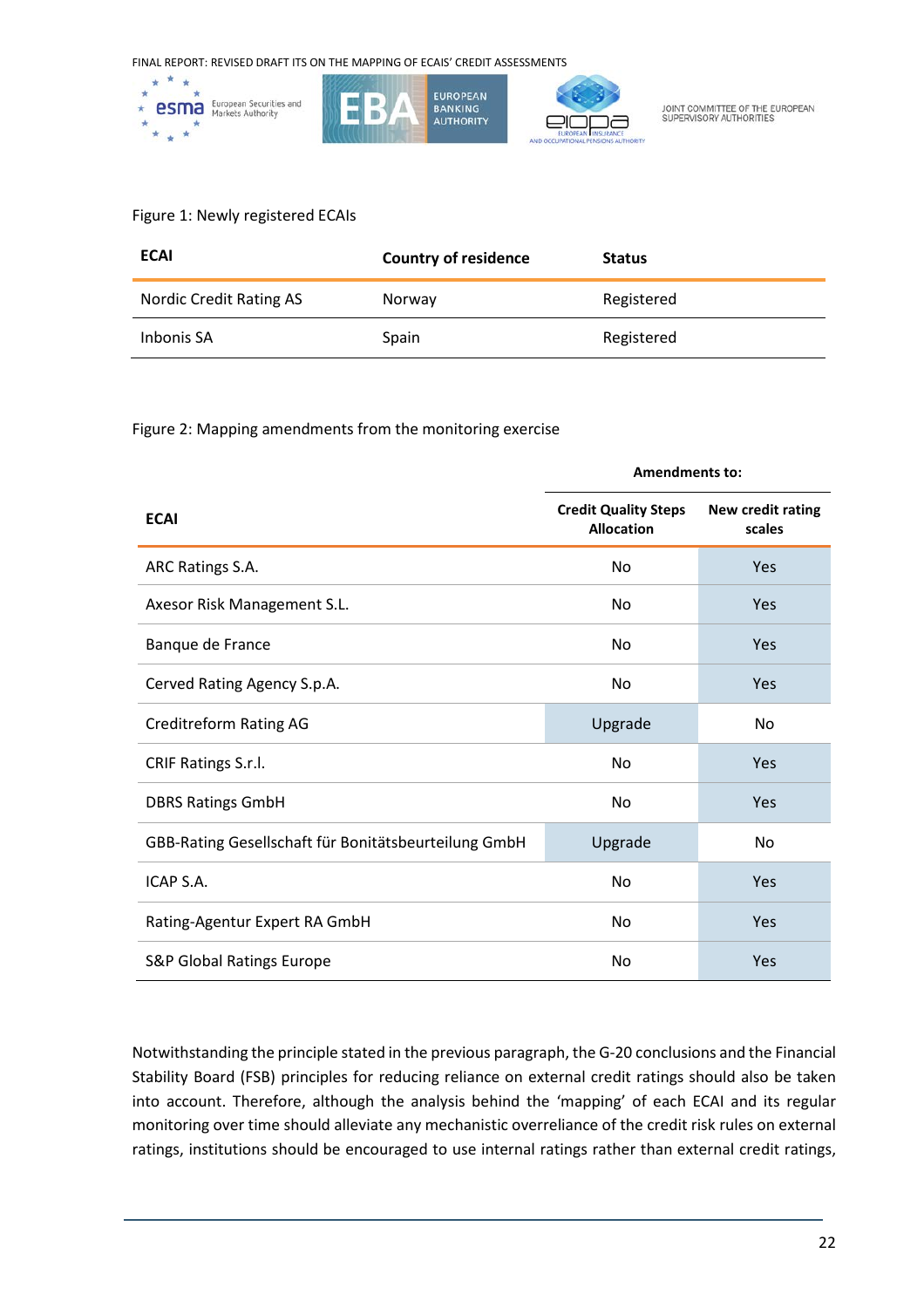

even for the purpose of calculating own fund requirements as a way to reduce overreliance on external credit ratings.

These ITS will contribute to a common understanding among institutions and the EU's national competent authorities about the methodology that the Joint Committee should use to specify the 'mappings'. Given that the mappings of any ECAI will be equally applicable in all EU Member States, these ITS will also contribute to ensure a high level of harmonisation and consistent practice in this area and contribute to achieving the objectives in the CRR of enhancing the risk sensitivity of the credit risk rules.

### **Technical options considered**

The elements that describe the degree of risk expressed by a credit assessment of an ECAI (quantitative and qualitative factors) and the levels of risk that should be used to define each credit quality step ("benchmarks") remain unchanged with respect to the Implementing Regulation.

The monitoring triggers are based on the quantitative and qualitative factors specified in the Implementing Regulation. Additionally, ECAIs may have extended their credit assessments to new segments and the associated new rating scales and/or new credit rating types will need to be reflected accordingly in the mapping reports.

Quantitative factors to calibrate the mapping are drawn from statistics on the rating activity and the rating performance of ECAIs produced by ESMA (CEREP<sup>[5](#page-22-0)</sup>), based on the information provided by the ECAIs as part of their reporting obligations<sup>[6](#page-22-1)</sup>. Currently, the latest CEREP data available cover up to reference date December 2018.

Qualitative factors are taken into account to produce the mapping, as per Article 136(2) of the CRR. Further, recital 11 of the Implementing Regulation specifies that both quantitative and qualitative factors should be used to produce a mapping, with the qualitative factors being considered in a second stage, as and when necessary and especially where quantitative factors are not adequate. Following this approach, changes in qualitative factors are assigned lower priority with respect to quantitative factors.

The qualitative factors identified in the Implementing Regulation are:

- the definition of default considered by the ECAI;
- the time horizon of a rating category considered by the ECAI;
- the meaning of a rating category and its relative position within the rating scale;
- the creditworthiness of the items assigned the same rating category;
- the estimate provided by the ECAI of the long run default rate;

<span id="page-22-1"></span><span id="page-22-0"></span> $^5$  [https://cerep.esma.europa.eu/cerep-web/.](https://cerep.esma.europa.eu/cerep-web/)<br> $^6$  Article 11(2) of the CRA Regulation.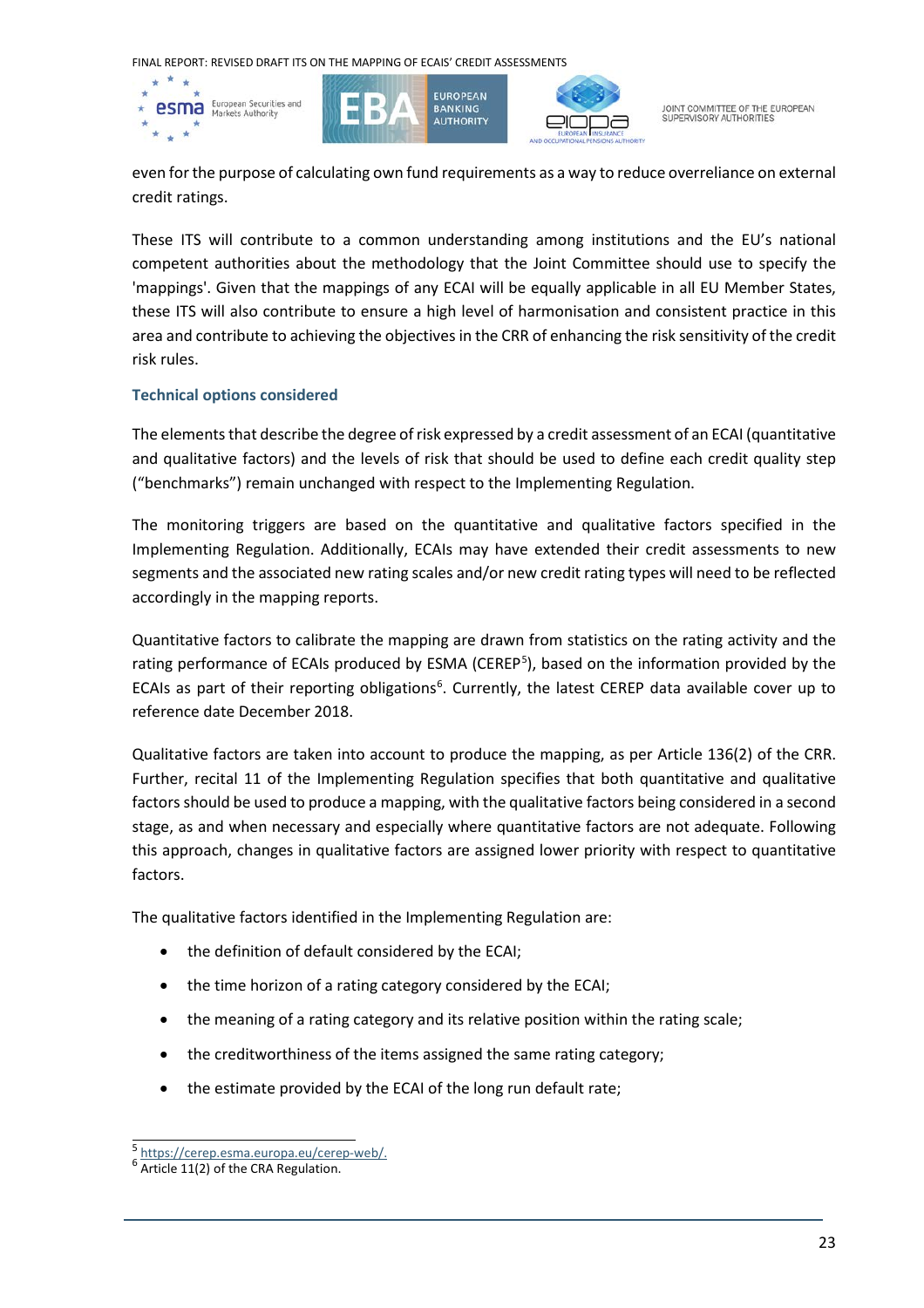

JOINT COMMITTEE OF THE EUROPEAN<br>SUPERVISORY AUTHORITIES

- the relationship established by the ECAI ('internal mapping'), where available, between on the one hand, the rating category which is being mapped, and on the other hand, other rating categories produced by the same ECAI, where a mapping for the latter categories has already been set out;
- any other relevant information that can describe the degree of risk expressed by a rating category.

Moreover, as noted in recital 26 of the Implementing Regulation, in March 2016 the Commission notified the JC of the ESAs of its intention to endorse the draft ITS<sup>[7](#page-23-0)</sup> with amendments, which affected the level of conservatism of the mapping. An Opinion was issued by the ESAs rejecting the amendments proposed by the Commission<sup>[8](#page-23-1)</sup>.

However, as indicated in recital 27 of the Implementing Regulation, the Commission proceeded to amend the draft ITS in respect of some provisions that relate to smaller/newer ECAIs that entered the market recently. As a result the Commission did not adopt the more conservative treatment in cases of limited data, after the end of the phase-in period in 2019. Therefore, the approach of an "indefinitely extended" phase-in period is also adopted here.

## **Impact**

## **Costs**

The mappings, as well as their review of adequacy, are produced following the methodology adopted by the Commission. The Commission highlights the need to avoid the automatic application of a more conservative mapping to all ECAIs which did not produce sufficient ratings, for the sole reason that they did not produced sufficient ratings, without taking into account the quality of their ratings. Subsequently, qualitative factors were captured via the notifications sent to ESMA by the ECAIs as part of their reporting obligations under the CRA Regulation.

There are potential risks that ECAIs with limited ratings could leverage on the Commission's amendments and produce credit assessments that are less conservative than the mapping would suggest. Subsequent monitoring of mapping reports should allow identifying these situations, which would warrant a mapping review.

## Benefits

<span id="page-23-0"></span> <sup>7</sup> [http://www.eba.europa.eu/documents/10180/1269185/Final+Draft+ITS+on+ECAIs%27%20Mapping.pdf/3f4b46bb-825e-](http://www.eba.europa.eu/documents/10180/1269185/Final+Draft+ITS+on+ECAIs%27%20Mapping.pdf/3f4b46bb-825e-4211-b199-519b6b3bf865)[4211-b199-519b6b3bf865](http://www.eba.europa.eu/documents/10180/1269185/Final+Draft+ITS+on+ECAIs%27%20Mapping.pdf/3f4b46bb-825e-4211-b199-519b6b3bf865)

<span id="page-23-1"></span><sup>8</sup> [http://www.eba.europa.eu/documents/10180/1359456/ESAs+2016+41+%28Joint+Opinion+on+EC+amend+ITS+ECAIs+Ma](http://www.eba.europa.eu/documents/10180/1359456/ESAs+2016+41+%28Joint+Opinion+on+EC+amend+ITS+ECAIs+Mapping+CRR%29.pdf) [pping+CRR%29.pdf](http://www.eba.europa.eu/documents/10180/1359456/ESAs+2016+41+%28Joint+Opinion+on+EC+amend+ITS+ECAIs+Mapping+CRR%29.pdf)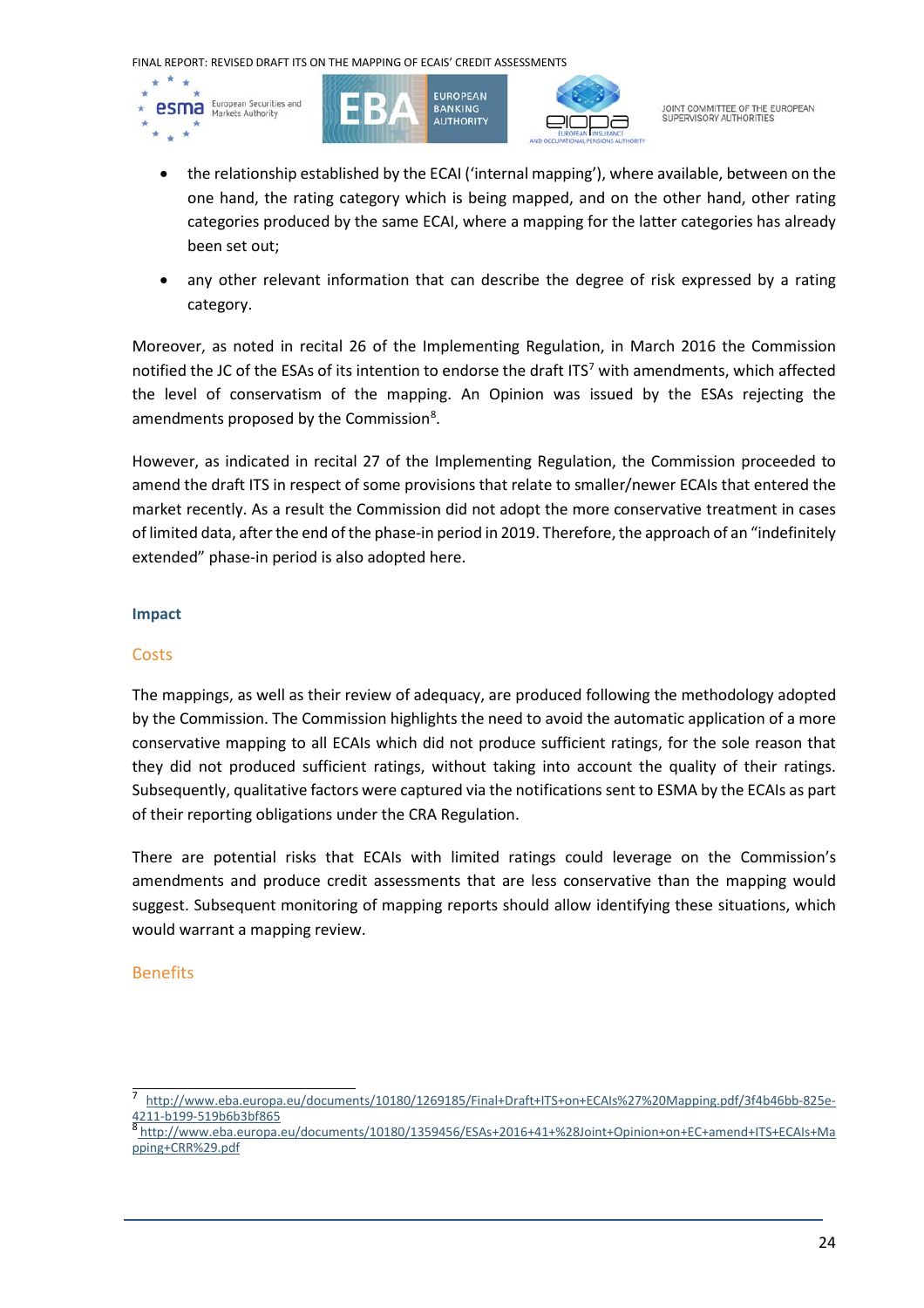

JOINT COMMITTEE OF THE EUROPEAN<br>SUPERVISORY AUTHORITIES

Two additional ECAIs will be provided with a correspondence between their credit assessments and the CQS, which allows the use of those credit assessments for determining own fund requirements. This increases competition in the industry, where certain ECAIs exercise a significant market power<sup>[9](#page-24-0)</sup>.

ECAIs having extended their credit assessments to new segments will see the associated new rating scales and/or new credit rating types re-considered. Moreover, ECAIs having amended, added or removed rating scales will have their mapping reflecting these changes.

Overall, these changes will benefit the financial sector by providing it with an accurate and updated picture of the correspondence between their credit assessments and the CQS, which allows the use of those credit assessments for determining own fund requirements.

The analysis performed to arrive at each individual mapping and its regular monitoring over time should contribute to mitigate any mechanistic overreliance of the credit risk rules on external ratings, although due caution should continue to be exercised. This is one of the objectives of Solvency II derived from the G-20 conclusions and the FSB principles for reducing reliance on external credit ratings.

## 4.2 Feedback on the public consultation

The ESAs publicly consulted on the draft proposal contained in this paper.

The consultation period opened on 29 January 2021 and ended on 5 March 2021. A total of two responses were received, of which two were published.

This paper presents a summary of the key points and other comments arising from the consultation, the analysis and discussion triggered by these comments, and the actions taken to address them if deemed necessary.

No changes to the draft ITS have been incorporated as a result of the responses received during the public consultation.

## **Summary of key issues**

The main point raised during the consultation period relate to the data underpinning the analysis and the mapping methodology,

<span id="page-24-0"></span> $9$  The market share is concentrated in three ECAIs that represent over 90% of the market. Market share calculation based on 2019 applicable turnover from credit rating activities and ancillary services in the EU. Please refer to https://www.esma.europa.eu/sites/default/files/library/esma33-9-340\_cra\_market\_share\_calculation\_2019.pdf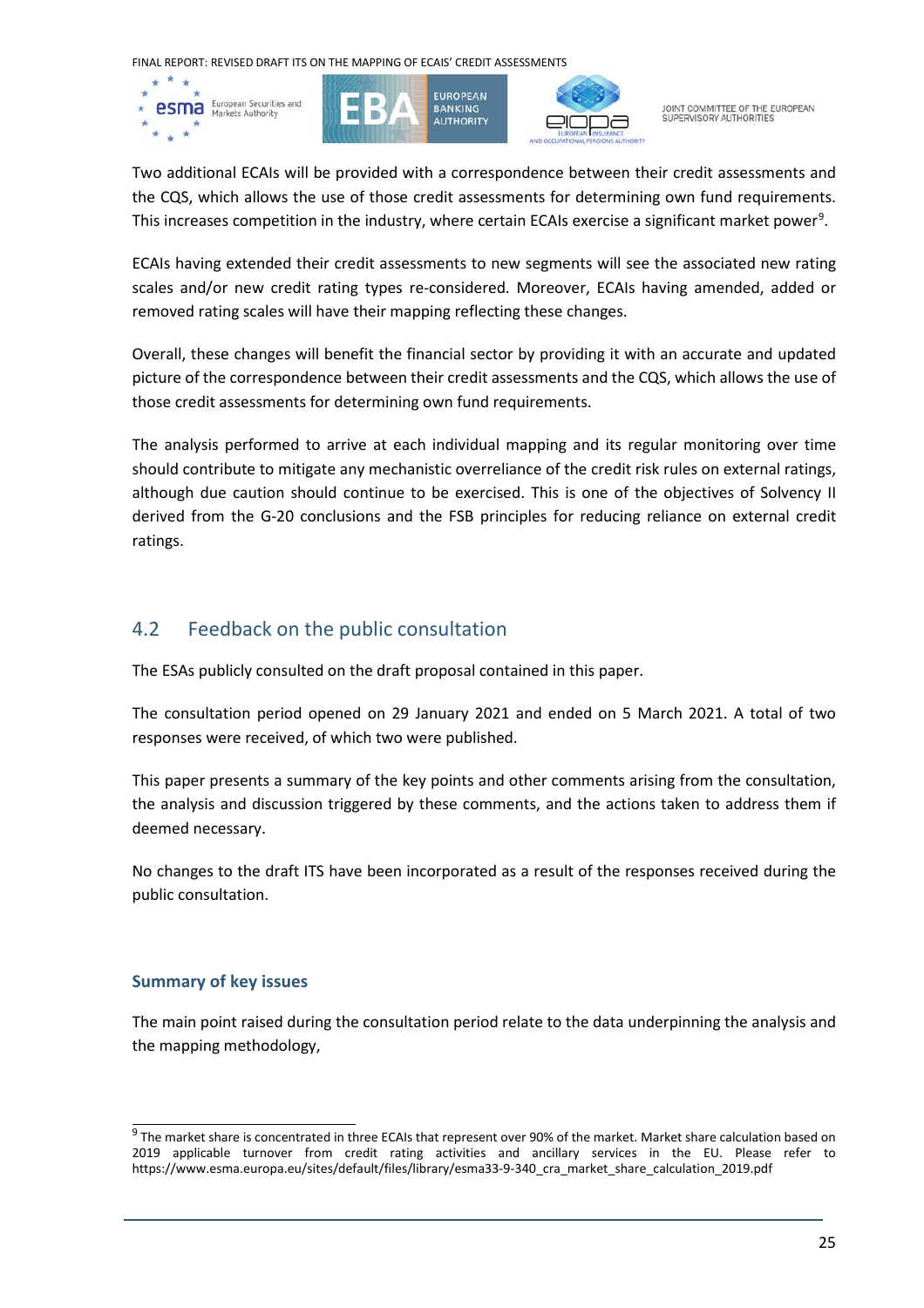

Regarding the data, a respondent noted that the quantitative information underlying the mapping seems to consider ratings up to 2016. Further, an ECAI had mis-reported data to ESMA and the said ECAI re-submitted the corrected data through the Consultation Period.

Regarding the data underlying the mapping analysis, the quantitative information is sourced from the Central Repository (CEREP) established by ESMA from the credit assessment information that CRAs are mandated to submit as part of their reporting obligations under Regulation (EU) No 1060/2009 (CRA Regulation). This is consistent with the practice of previous mappings. The use of this database enhances the analysis by using an objective and harmonised database that enables a consistent analysis across all ECAIs, promoting fairness. Additionally, using the central repository reduces the reporting burden and cost of compliance, together with ensuring the consistency of data.

As noted in the Consultation Paper (JC 2020 93) the latest CEREP disaggregated data available cover up to reference date December 2018, as this is the last data point available for all ECAIs, to ensure a fair analysis. Commission Implementing Regulation (EU) 2016/179 notes that the calculation of the default rate should be measured over a 3-year time horizon. As the methodology remains unchanged, the 3-year time horizon is respected and therefore the analysis tables display data up to 2016H1, which covers a time horizon up to 2018H2.

Regarding the requested data correction, it is the responsibility of Credit Rating Agencies to disclose accurate information on credit assessments to ESMA and to apply due diligence, as per the reporting obligations in the CRA Regulation. ESMA, in an effort to accurately reflect the relevant ratings into CEREP, has reviewed and incorporated the transmitted corrections. The mapping outcome remains unchanged by the use of the corrected data up to 2018H2.

Further, a respondent enquired on the prudential treatment granted to smaller ECAIs and expressed concern that the mapping methodology is not known to the public.

As indicated in the Consultation Paper, the methodology applied in this proposed amendment to the draft ITS remains unchanged with respect to Commission Implementing Regulation (EU) 2016/1799, which included a provision to introduce relaxed quantitative criteria for smaller ECAIs with a view to balancing prudential with market concerns. Accordingly, smaller ECAIs benefit from relaxed quantitative criteria, noting that the analysis is also based on the additional information collected since the Implementing Regulation entered into force.

The methodology to derive the mapping is set out by specifying in Implementing Regulation (EU) 2016/1799, Title I, the elements to characterise the degree of risk expressed by a credit assessment of an ECAI (quantitative and qualitative factors) and the levels of risk that should be used to characterise each credit quality step (benchmarks), as mandated by the Commission in CRR Article 136(3). In addition, to enhance transparency, the ESAs publish mapping reports illustrating how the methodology is applied to derive the mapping.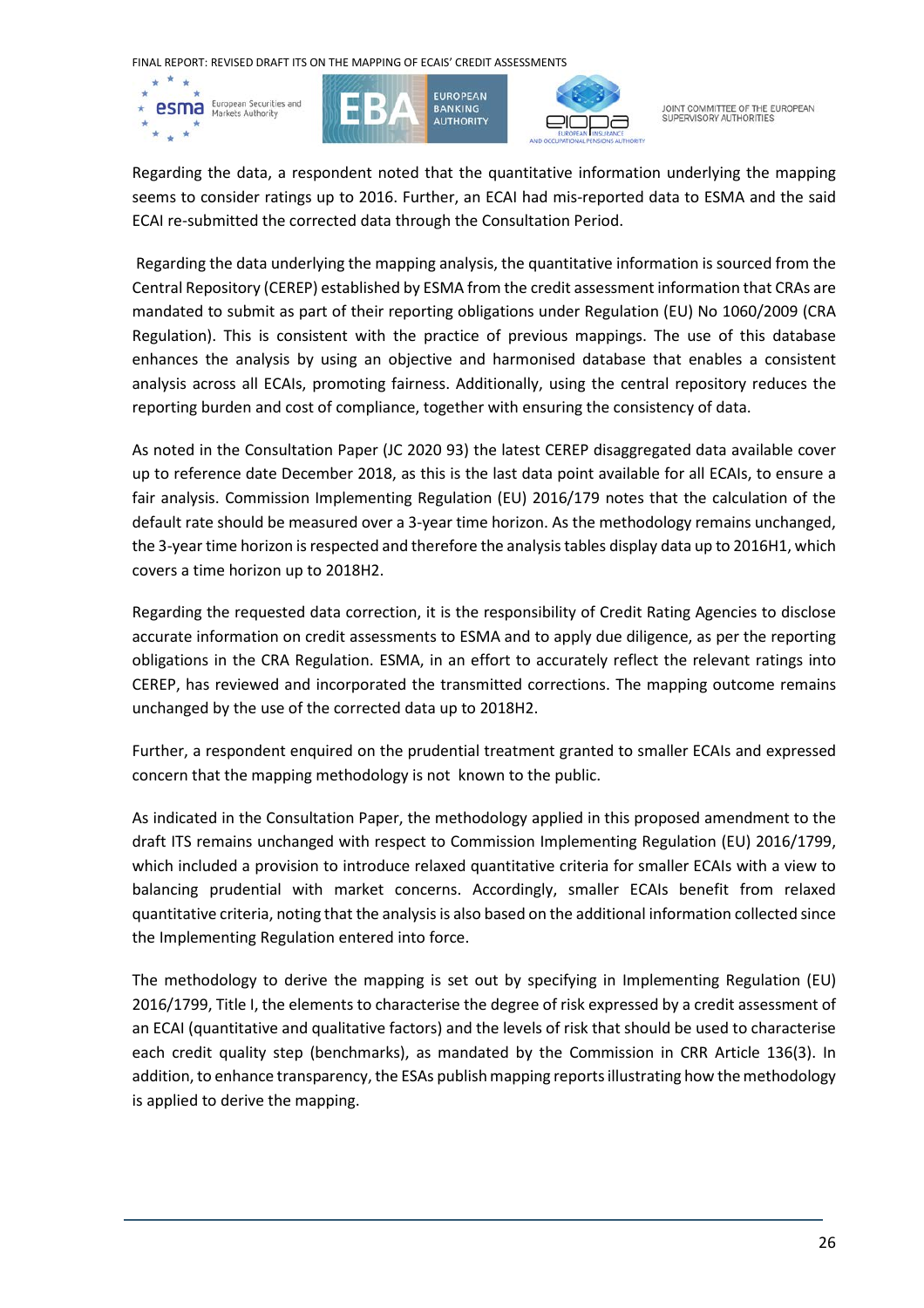

## **Summary of responses to the consultation and the ESAs' analysis**

| <b>Comments</b>                                                                                                  | <b>Summary of responses</b><br>received                                                                            | <b>ESAs' analysis</b>                                                                                                                                                                                                                                                                                                                                                                                                                                                                                                                     | <b>Amendments to</b><br>the proposals |
|------------------------------------------------------------------------------------------------------------------|--------------------------------------------------------------------------------------------------------------------|-------------------------------------------------------------------------------------------------------------------------------------------------------------------------------------------------------------------------------------------------------------------------------------------------------------------------------------------------------------------------------------------------------------------------------------------------------------------------------------------------------------------------------------------|---------------------------------------|
|                                                                                                                  | <b>Responses to questions in Consultation Paper EBA/CP/2018/41</b>                                                 |                                                                                                                                                                                                                                                                                                                                                                                                                                                                                                                                           |                                       |
| Question 1. Do you<br>agree with the<br>proposed revised<br>draft Implementing<br><b>Technical</b><br>Standards? |                                                                                                                    |                                                                                                                                                                                                                                                                                                                                                                                                                                                                                                                                           |                                       |
|                                                                                                                  | A submitter claimed that the way in<br>which the methodology is applied to<br>derive the mapping is not disclosed. | The methodology applied in these proposed amendments to the draft<br>Implementing Technical Standards (ITS) remains unchanged with respect to<br>Commission Implementing Regulation (EU) 2016/179, in which the<br>methodology to derive the mapping is set out in Title I by specifying the<br>elements to characterise the degree of risk expressed by a credit<br>assessment of an ECAI (quantitative and qualitative factors) and the levels<br>of risk that should be used to characterise each credit quality step<br>(benchmarks). | No change.                            |
|                                                                                                                  |                                                                                                                    | In addition, to enhance transparency, the ESAs publish mapping reports<br>illustrating how the methodology is applied to derive the mapping.                                                                                                                                                                                                                                                                                                                                                                                              |                                       |
|                                                                                                                  | A submitter raised concerns on the use<br>of data cohorts                                                          | It is recalled that the methodology was discussed at length and publicly<br>consulted in the context of the draft ITS produced by the ESAs and<br>endorsed by the Commission in October 2016. That methodology has<br>remain unchanged                                                                                                                                                                                                                                                                                                    | No change                             |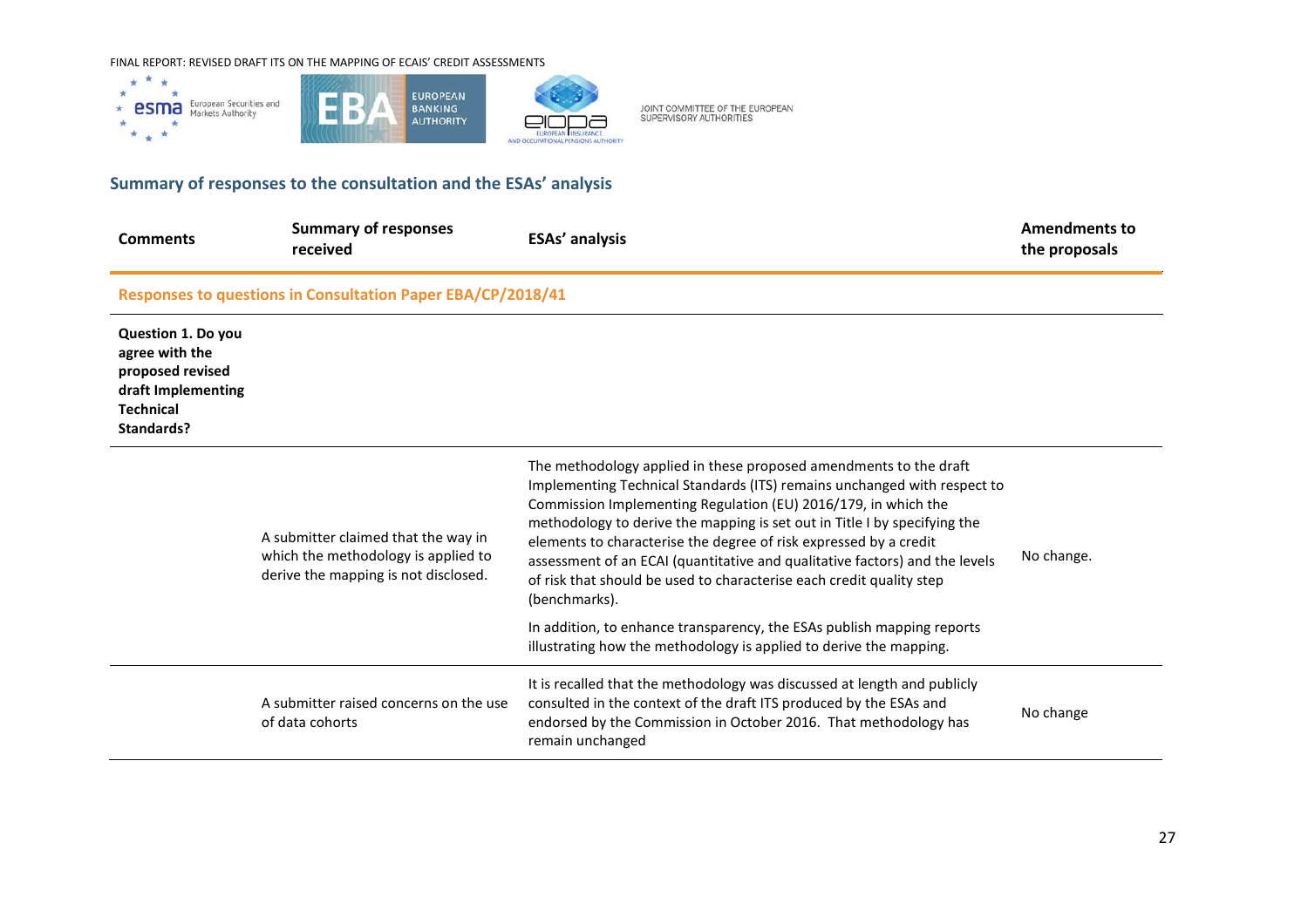

are granted a different prudential treatment with respect to larger ECAIs.

A respondent noted that the

**Comments Summary of responses**  Summary of responses **ESAs'** analysis<br>
Fig. 2.1 Telectrical analysis<br>
Preceived the proposals The ESAs invite interested stakeholders to refer to the Consultation Paper and related addendums which provide clarifications on the methodology, including data cohorts, which have been consistently applied across those ECAIs that have a smaller pool of credit assessments due to their smaller size or more recent entrance in the market. A submitter enquires if smaller ECAIs As indicated in the Consultation Paper, the methodology applied in this proposed amendment to the draft ITS remains unchanged with respect to Commission Implementing Regulation (EU) 2016/1799, which included a provision to introduce relaxed quantitative criteria for smaller ECAIs with a

JOINT COMMITTEE OF THE EUROPEAN

SUPERVISORY AUTHORITIES

view to balancing prudential with market concerns. Accordingly, smaller ECAIs benefit from relaxed quantitative criteria, noting that the analysis is now also based on the additional information collected since the original regulation entered into force. No change.

Commission Implementing Regulation (EU) 2016/179 notes that the calculation of the default rate should be measured over a 3-year time horizon. As the methodology remains unchanged, the 3-year time horizon is respected and therefore the analysis tables display data up to 2016H1, which covers a time horizon up to 2018H2.

quantitative information underlying the mappings seems to refer to data up to 2016. Commission Implementing Regulation (EU) 2016/1799 describes, in Article 2, the items used for the calculation of the quantitative factors, in which reference is made to Delegated Regulation (EU) 2015/2 on the information that CRAs make available to ESMA on credit assessments. as part of their reporting obligations under Regulation (EU) No 1060/2009 (CRA Regulation). Quantitative information is sourced from the central repository (CEREP) database compiled by ESMA, which contained credit rating assessment information up to 2018H2, as this is the last data point available for all ECAIs, to ensure a fair analysis. No change.

**the proposals**